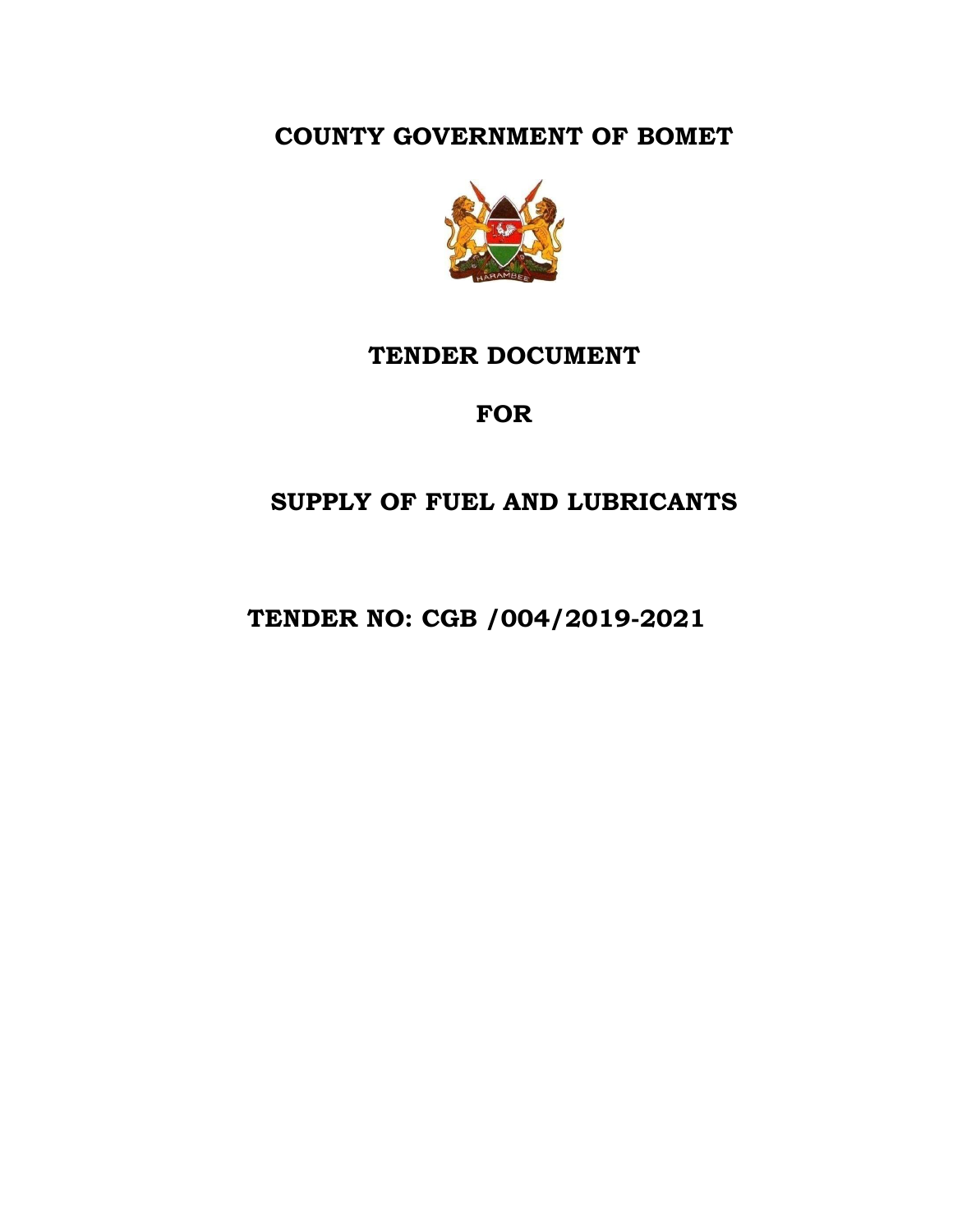#### **TABLE OF CONTENTS**

| Page                                          |              |
|-----------------------------------------------|--------------|
|                                               | $\mathbf{3}$ |
|                                               |              |
|                                               |              |
| <b>APPENDIX TO INSTITUTIONS TO TENDER  19</b> |              |
|                                               |              |
| SECTION IV SPECIAL COND1TIONS OF CONTRACT 27  |              |
|                                               |              |
|                                               |              |
|                                               | 33           |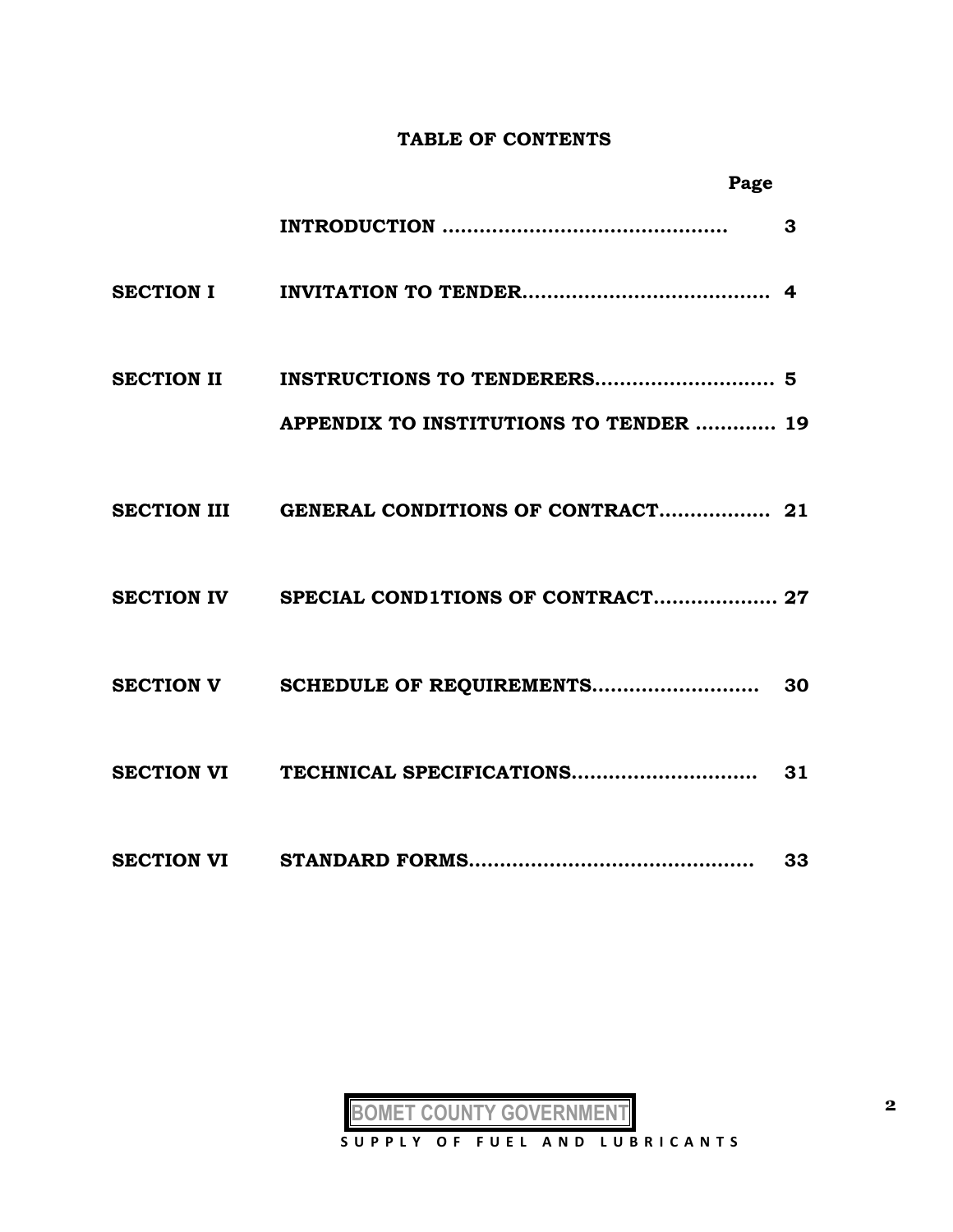## **SECTION I – INVITATION TO TENDER**

# **Dated 12TH MARCH 2020**

#### **TENDER REF NO: CGB/004/2019/21**

#### **TENDER NAME: SUPPLY OF FUEL AND LUBRICANTS.**

The County Government of Bomet invites sealed tenders from eligible candidates for the provision of tender for **Supply of fuel and lubricants " as and when required"**

- 1.1 Interested eligible candidates may obtain further information from and inspect the tender documents at County Government of Bomet of **P.O Box 19-20400, Bomet –Procurement Office during normal working hours i.e. 8:00am-5:00 PM.**
- 1.2 A complete tender document may be obtained by interested candidates free of charge from Bomet County Website [www.bomet.go.ke](http://www.bomet.go.ke/) free of charge.
- 1.3 Prices quoted should be net inclusive of all taxes and delivery costs, must be expressed in Kenya shillings and shall remain valid for period of **120** days from the closing date of the tender.
- 1.4 Completed tender documents are to be enclosed in plain sealed envelopes, marked with the tender number and be deposited in the tender box provided at The County Government of Bomet or be addressed and posted to the

## **County Secretary County Government of Bomet. P.O Box 19-20400, Bomet**

#### On or before **Thursday 26th March 2020 AT 12:00 noon**

1.5 Tenders will be opened immediately thereafter in the presence of the tenderers representatives who choose to attend the opening at the County Government of Bomet, P.O Box 19-20400 Bomet

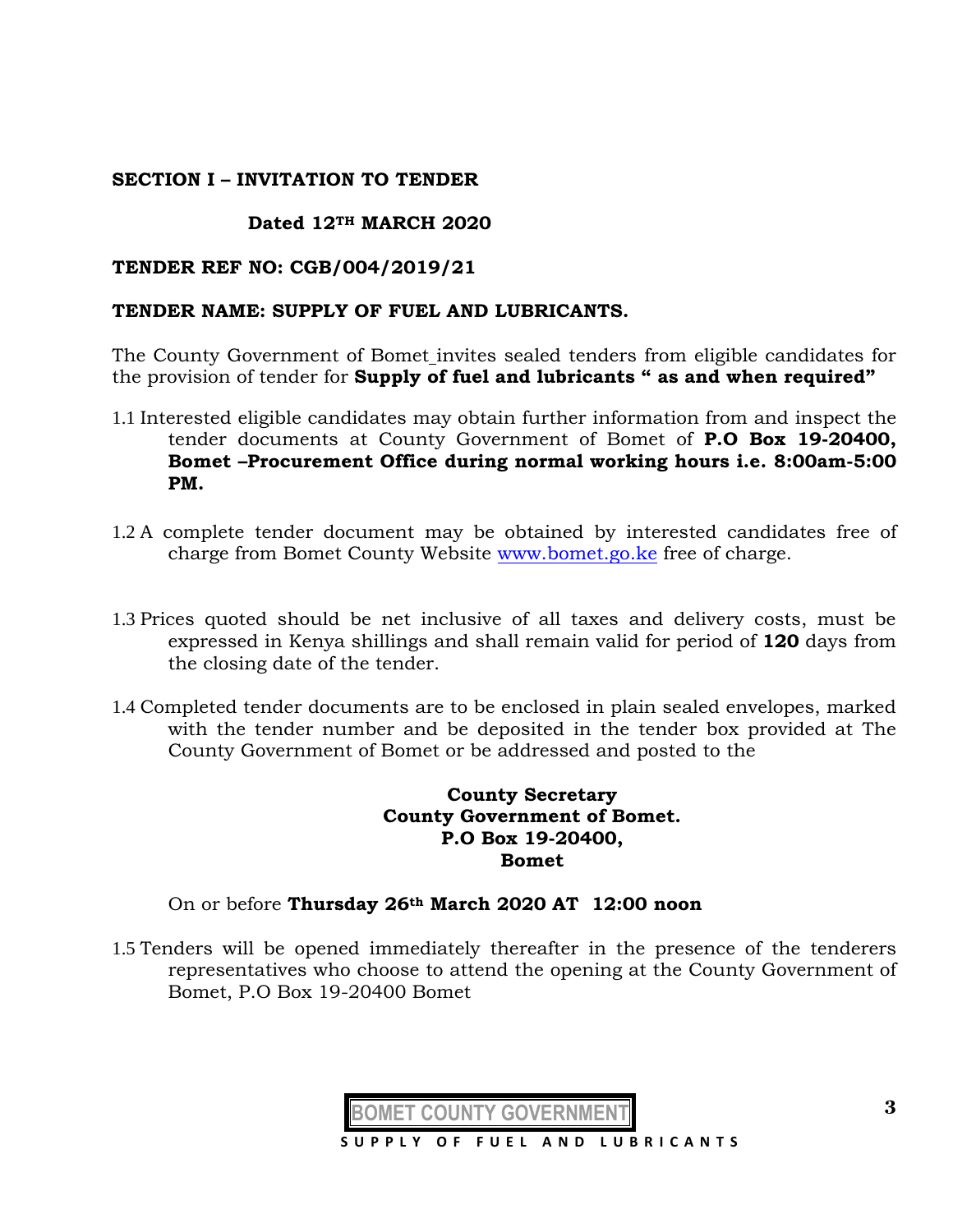#### **SECTION II – INSTRUCTIONS TO TENDERERS**

# **TABLE OF CONTENTS. Page**

| Modification and withdrawal of tenders 12                          |
|--------------------------------------------------------------------|
|                                                                    |
|                                                                    |
|                                                                    |
|                                                                    |
|                                                                    |
|                                                                    |
|                                                                    |
|                                                                    |
|                                                                    |
| Procuring entities right to accept or reject any or all tenders 17 |
|                                                                    |
|                                                                    |
|                                                                    |
|                                                                    |
|                                                                    |

**BOMET COUNTY GOVERNMENT**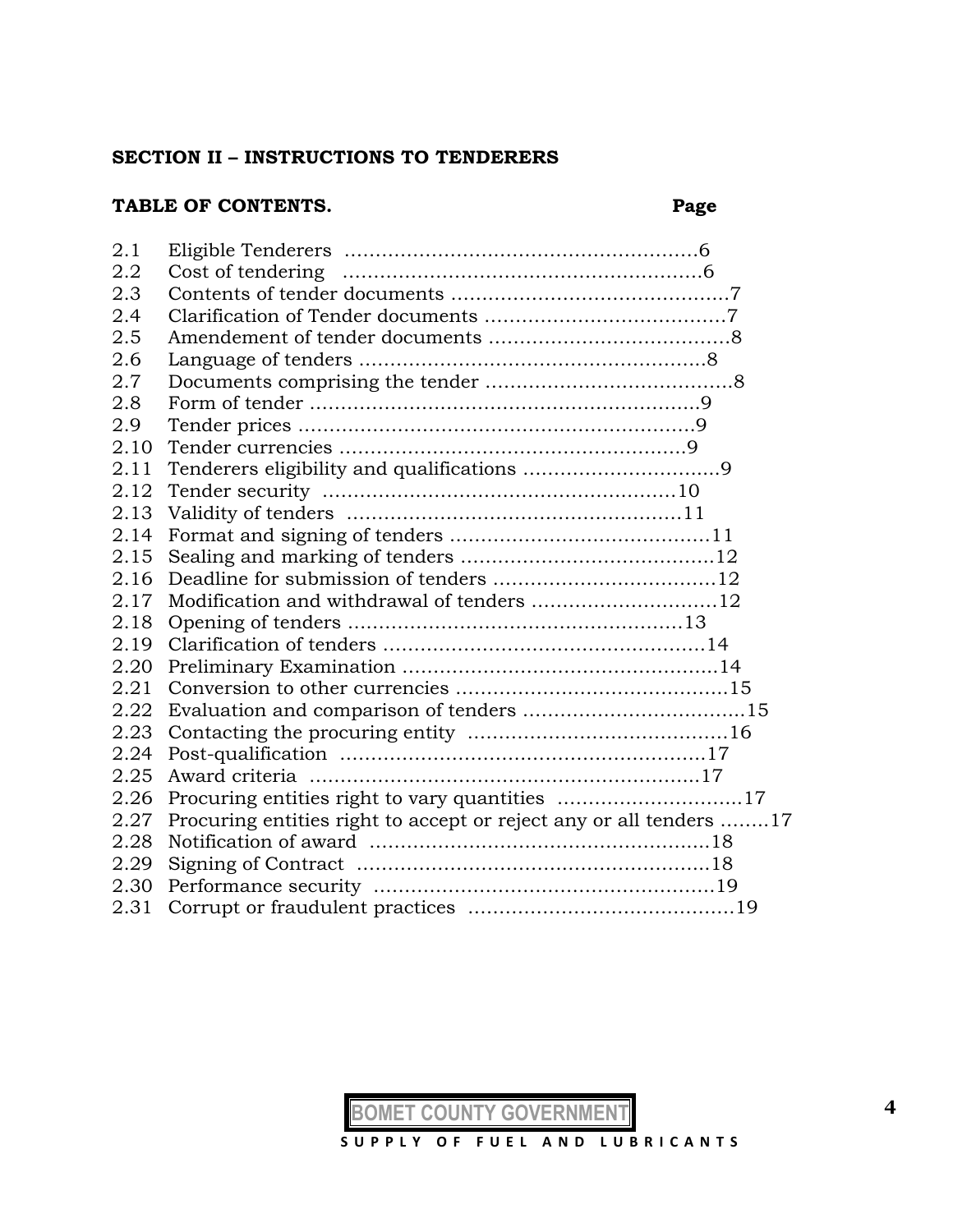# **SECTION II INSTRUCTIONS TO TENDERERS**

# **2.1 Eligible tenderers**

- 2.1.1. This Invitation to tender is open to all tenderers eligible as described in the instructions to tenderers. Successful tenderers shall provide the services for the stipulated duration from the **date** of commencement (hereinafter referred to as the term) specified in the tender documents.
- 2.1.2. The procuring entity's employees, committee members, board members and their relative (spouse and children) are not eligible to participate in the tender unless where specially allowed under section 131 of the Act.
- 2.1.3. Tenderers shall provide the qualification information statement that the tenderer (including all members, of a joint venture and subcontractors) is not associated, or have been associated in the past, directly or indirectly, with a firm or any of its affiliates which have been engaged by the Procuring entity to provide consulting services for the preparation of the design, specifications, and other documents to be used for the procurement of the services under this Invitation for tenders.
- **2.1.4.**Tenderers involved in corrupt or fraudulent practices or debarred from participating in public procurement shall not be eligible.

# 2.2 **Cost of tendering**

- **2.2.1** The Tenderer shall bear all costs associated with the preparation and submission of its tender, and the procuring entity, will in no case be responsible or liable for those costs, regardless of the conduct or outcome of the tendering process.
- **2.2.2** The price to be charged for the tender document shall not exceed Kshs.5,000/=
- **2.2.3** The procuring entity shall allow the tenderer to review the tender document free of charge before purchase.

#### **2.3 Contents of tender documents**

- 2.3.1. The tender document comprises of the documents listed below and addenda issued in accordance with clause 6 of these instructions to tenders
	- i) Instructions to tenderers
	- ii) General Conditions of Contract
	- iii) Special Conditions of Contract

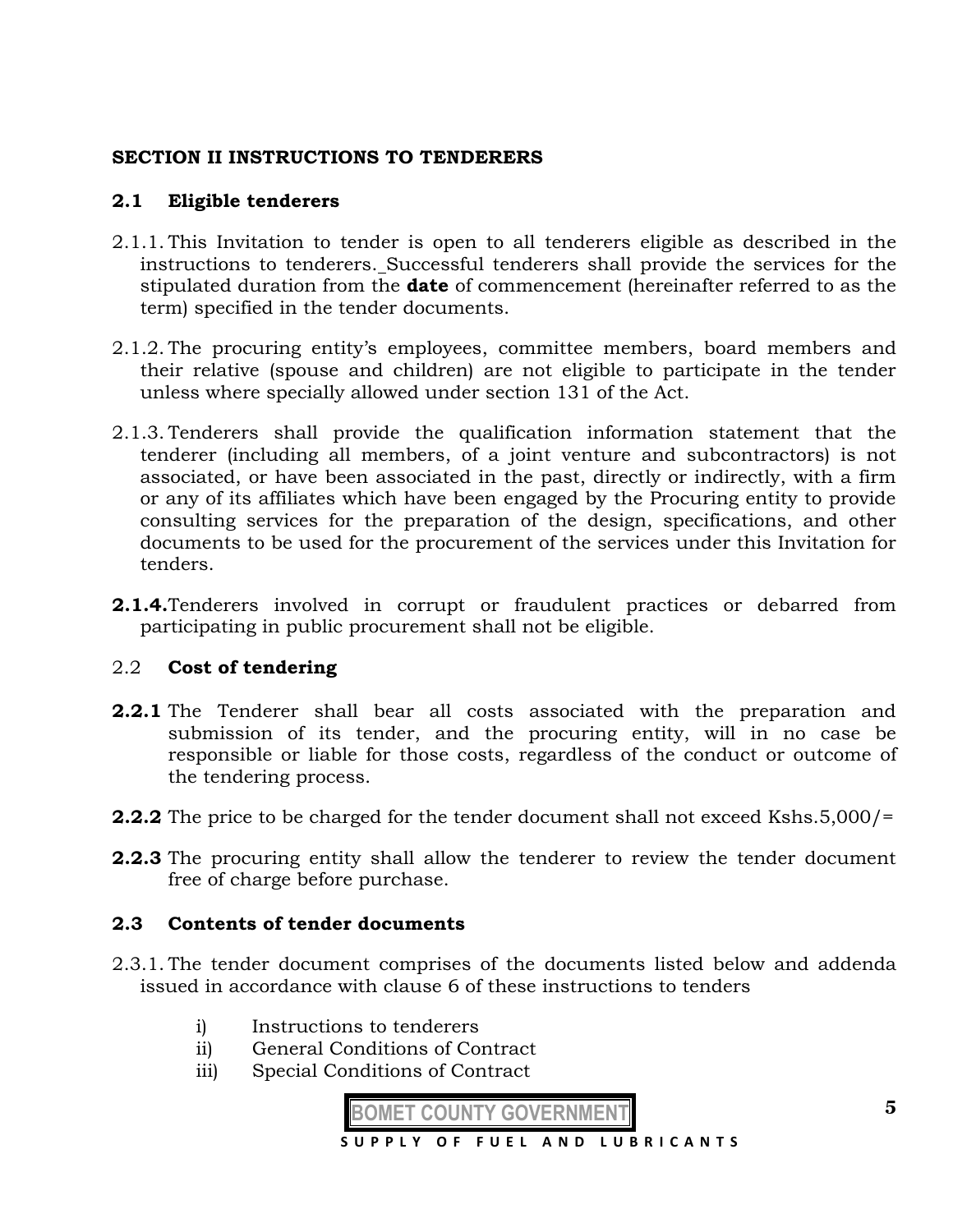- iv) Schedule of Requirements
- v) Details of service
- vi) Form of tender
- vii) Price schedules
- viii) Contract form
- ix) Confidential business questionnaire form
- x) Tender security form
- xi) Performance security form
- xii) Principal's or manufacturers authorization form
- xiii) Declaration form
- 2.3.2. The Tenderer is expected to examine all instructions, forms, terms, and specifications in the tender documents. Failure to furnish all information required by the tender documents or to submit a tender not substantially responsive to the tender documents in every respect will be at the tenderers risk and may result in the rejection of its tender.

# **2.4 Clarification of Documents**

- 2.4.1. A prospective candidate making inquiries of the tender document may notify the Procuring entity in writing or by post, fax or email at the entity's address indicated in the Invitation for tenders. The Procuring entity will respond in writing to any request for clarification of the tender documents, which it receives no later than seven (7) days prior to the deadline for the submission of tenders, prescribed by the procuring entity. Written copies of the Procuring entities response (including an explanation of the query but without identifying the source of inquiry) will be sent to all prospective tenderers who have received the tender documents"
- 2.4.2. The procuring entity shall reply to any clarifications sought by the tenderer within 3 days of receiving the request to enable the tenderer to make timely submission of its tender

# 2.5 **Amendment of documents**

- 2.5.1. At any time prior to the deadline for submission of tenders, the Procuring entity, for any reason, whether at its own initiative or in response to a clarification requested by a prospective tenderer, may modify the tender documents by issuing an addendum.
- 2.5.2. All prospective tenderers who have obtained the tender documents will be notified of the amendment by post, fax or email and such amendment will be binding on them.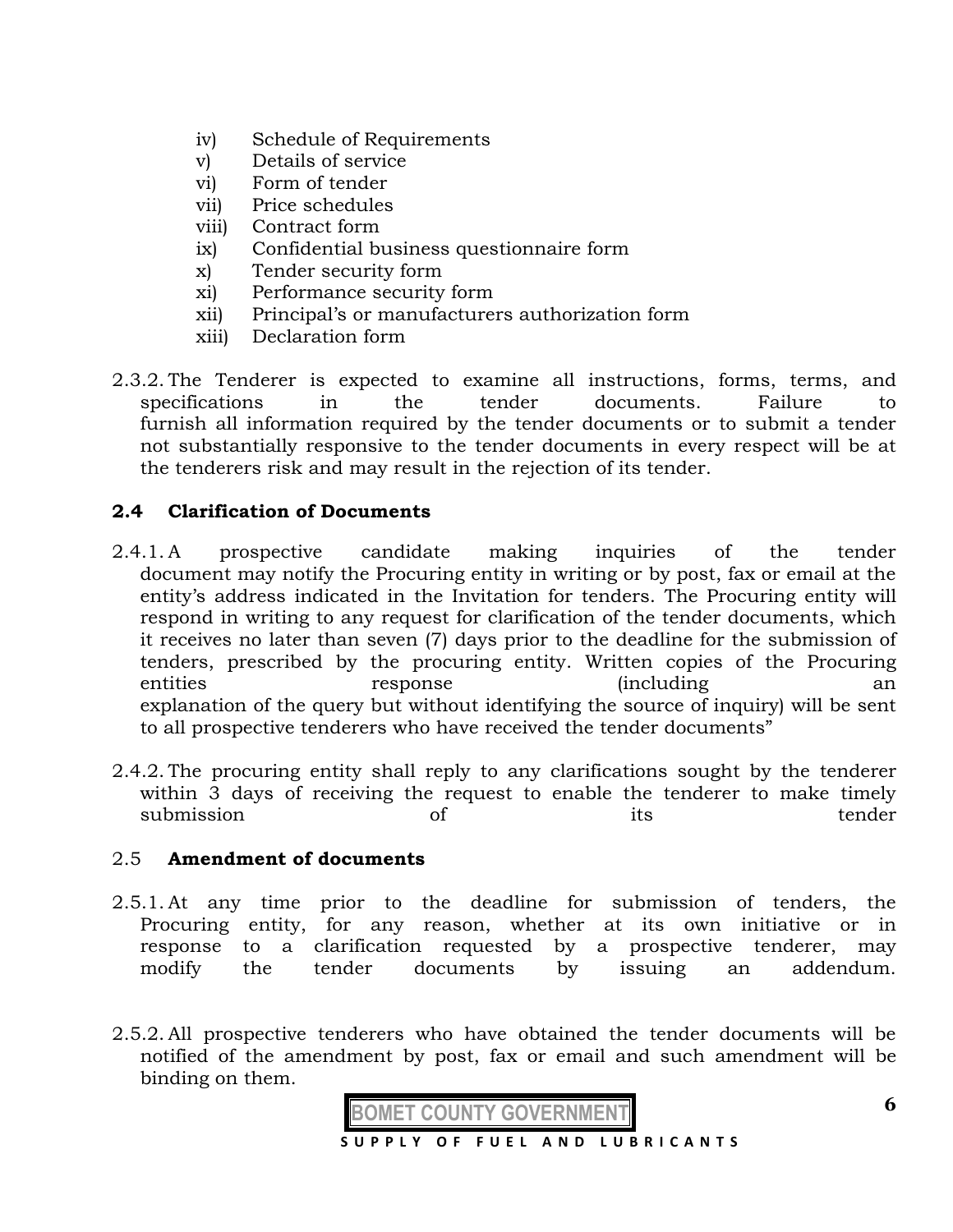2.5.3. In order to allow prospective tenderers reasonable time in which to take the amendment into account in preparing their tenders, the Procuring entity, at its discretion, may extend the deadline for the submission of tenders.

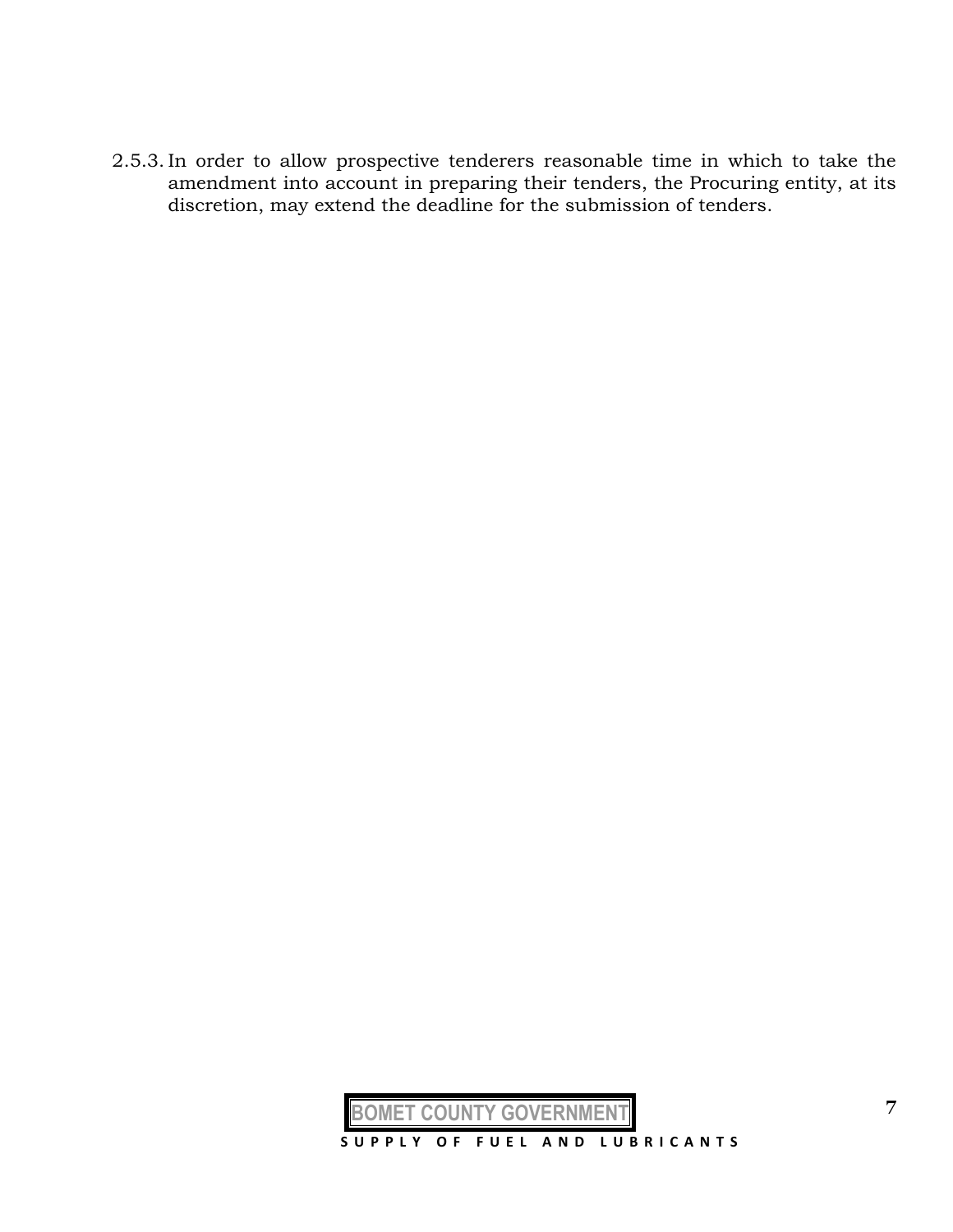# **2.6 Language of tender**

2.6.1. The tender prepared by the tenderer, as well as all correspondence and documents relating to the tender exchanged by the tenderer and the Procuring entity, shall be written in English language. Any printed literature furnished by the tenderer may be written in another language provided they are accompanied by an accurate English translation of the relevant passages in which case, for purposes of interpretation of the tender, the English translation shall govern.

# 2.7 **Documents Comprising the Tender**

The tender prepared by the tenderer shall comprise the following components:

(a) A Tender Form and a Price Schedule completed in accordance with paragraph 9, 10 and 11 below.

(b) Documentary evidence established in accordance with Clause 2.11 that the tenderer is eligible to tender and is qualified to perform the contract if its tender is accepted;

(c) Tender security furnished is in accordance with Clause 2.12 (d)Confidential business questionnaire

#### *2.8* **Form of Tender**

2.8.1 The tenderers shall complete the Form of Tender and the appropriate Price Schedule furnished in the tender documents, indicating the services to be performed.

# 2.9 **Tender Prices**

- 2.9.1 The tenderer shall indicate on the Price schedule the unit prices where applicable and total tender prices of the services it proposes to provide under the contract.
- 2.9.2 Prices indicated on the Price Schedule shall be the cost of the services quoted including all customs duties and VAT and other taxes payable:
- 2.9.3 Prices quoted **by** the tenderer shall remain fixed during the term of the contract unless otherwise agreed by the parties. **A** tender submitted with an adjustable price quotation will be treated as non-responsive and will be rejected, pursuant to paragraph 2.22.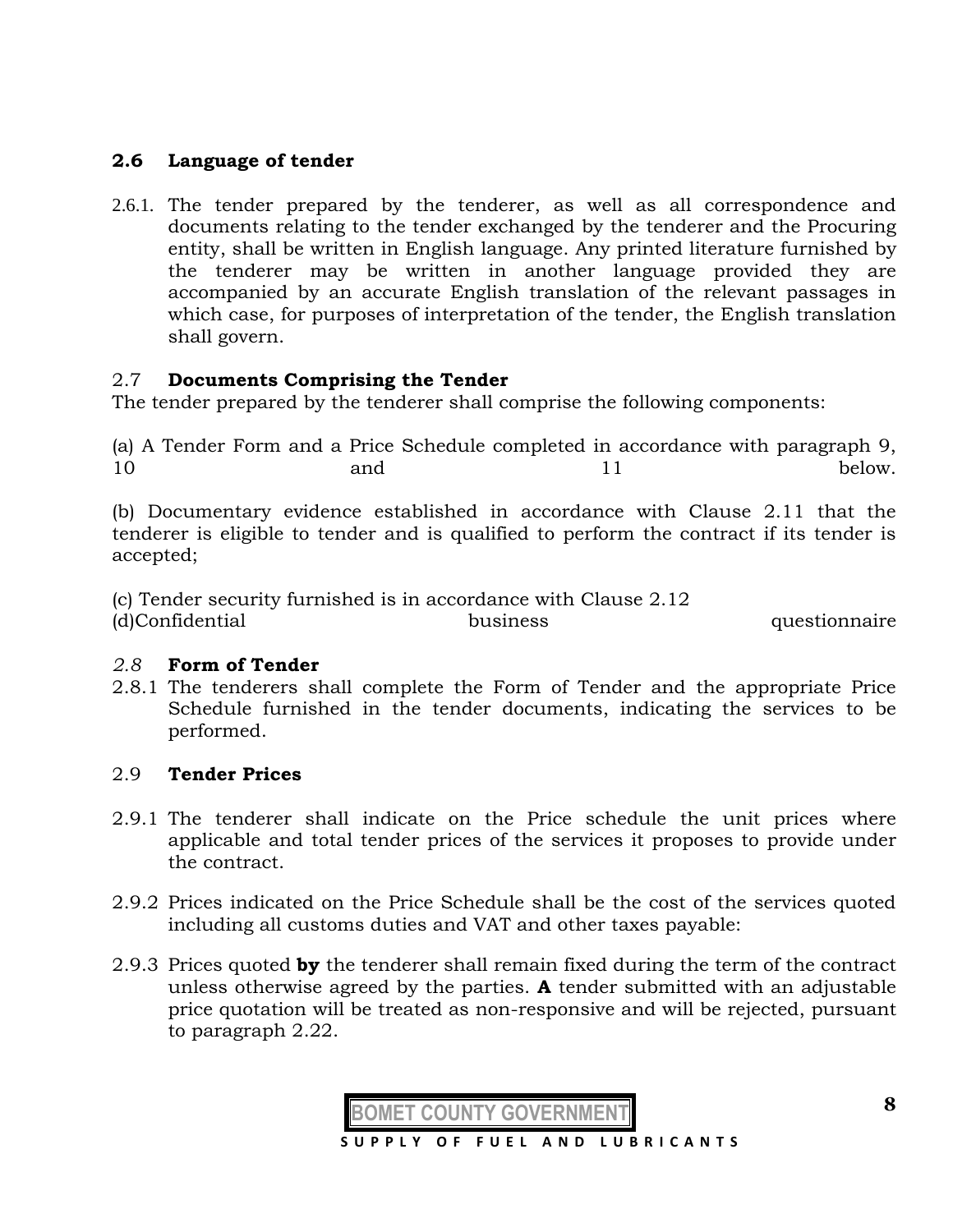- 2.9.4 Contract price variations shall not be allowed for contracts not exceeding one year (12 months)
- 2.9.5 Where contract price variation is allowed, the variation shall not exceed 10% of the original contract price.
- 2.9.6 Price variation requests shall be processed by the procuring entity within 30 days of receiving the request.

# 2.10 **Tender Currencies**

2.10.1 Prices shall be quoted in Kenya Shillings unless otherwise specified in the appendix to in Instructions to Tenderers

## **2.11 Tenderers Eligibility and Qualifications.**

**2.11.1** Pursuant to Clause 2.1 the tenderer shall furnish, as part of its tender, documents establishing the tenderers eligibility to tender and its qualifications to perform the contract if its tender is accepted.

2.11.2 The documentary evidence of the tenderers qualifications to perform the contract if its tender is accepted shall establish to the Procuring entity's satisfaction that the tenderer has the financial and technical capability necessary to perform the contract.

# 2.12 **Tender Security**

- 2.12.1 The tenderer shall furnish, as part of its tender, a tender security for the amount and form specified in the Invitation to tender.
- 2.12.2 The tender security shall be in the amount not exceeding 2 per cent of the tender price.

2.12.2 The tender security is required to protect the Procuring entity against the risk of Tenderer's conduct which would warrant the security's forfeiture, pursuant to paragraph 2.12.7

2.12.3 The tender security shall be denominated in a Kenya Shillings or in another freely convertible currency and shall be in the form of:

- a) A bank guarantee.
- b) Cash.

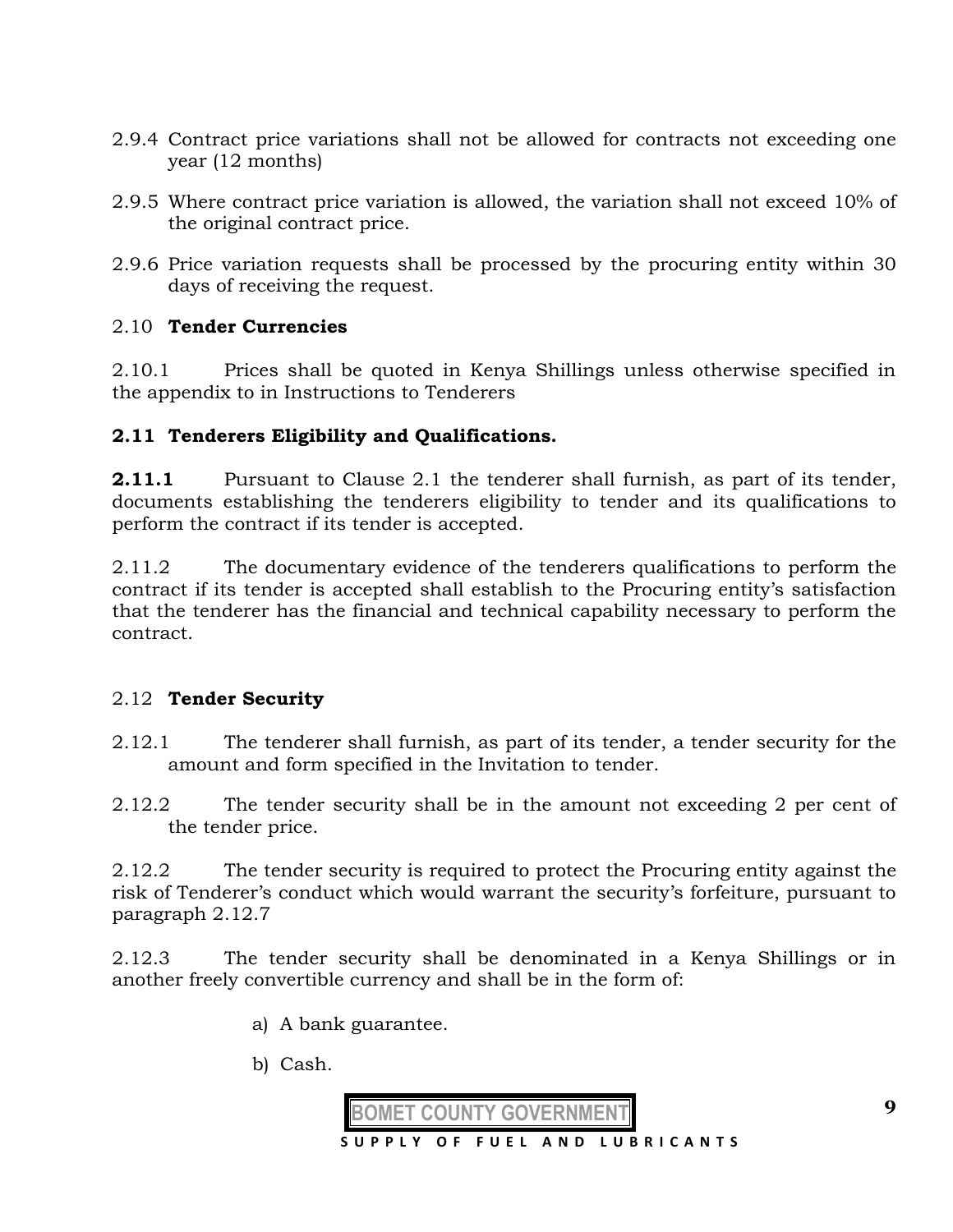- c) Such insurance guarantee approved by the Authority.
- d) Letter of credit

2.12.4 Any tender not secured in accordance with paragraph 2.12.1 and 2.12.3 will be rejected by the Procuring entity as non-responsive, pursuant to paragraph 2.20

2.12.5 Unsuccessful tenderer's security will be discharged or returned as promptly as possible but not later than thirty (30) days after the expiration of the period of tender validity prescribed by the procuring entity.

2.12.6 The successful tenderer's tender security will be discharged upon the tenderer signing the contract, pursuant to paragraph 2.29, and furnishing the performance security, pursuant to paragraph 2.30.

2.12.7 The tender security may be forfeited:

(a) If a tenderer **withdraws** its tender **during** the period of tender validity specified by the procuring entity on the Tender Form; or

(b) In the case of a successful tenderer, *if* the tenderer fails:

(i) to sign the contract in accordance with paragraph 30

**or** 

(ii) to furnish performance security in accordance with paragraph 31.

(c) If the tenderer rejects, correction of an error in the tender.

# **2.13 Validity of Tenders**

2.13.1 Tenders shall remain valid for 60 days or as specified in the invitation to tender after date of tender opening prescribed by the Procuring entity, pursuant to paragraph 2.18. A tender valid for a shorter period shall be rejected by the Procuring entity as nonresponsive.

2.13.2 In exceptional circumstances, the Procuring entity may solicit the Tenderer's consent to an extension of the period of validity. The request and the responses thereto shall be made in writing. The tender security provided under paragraph 2.12 shall also be suitably extended. A tenderer may refuse the request



**10**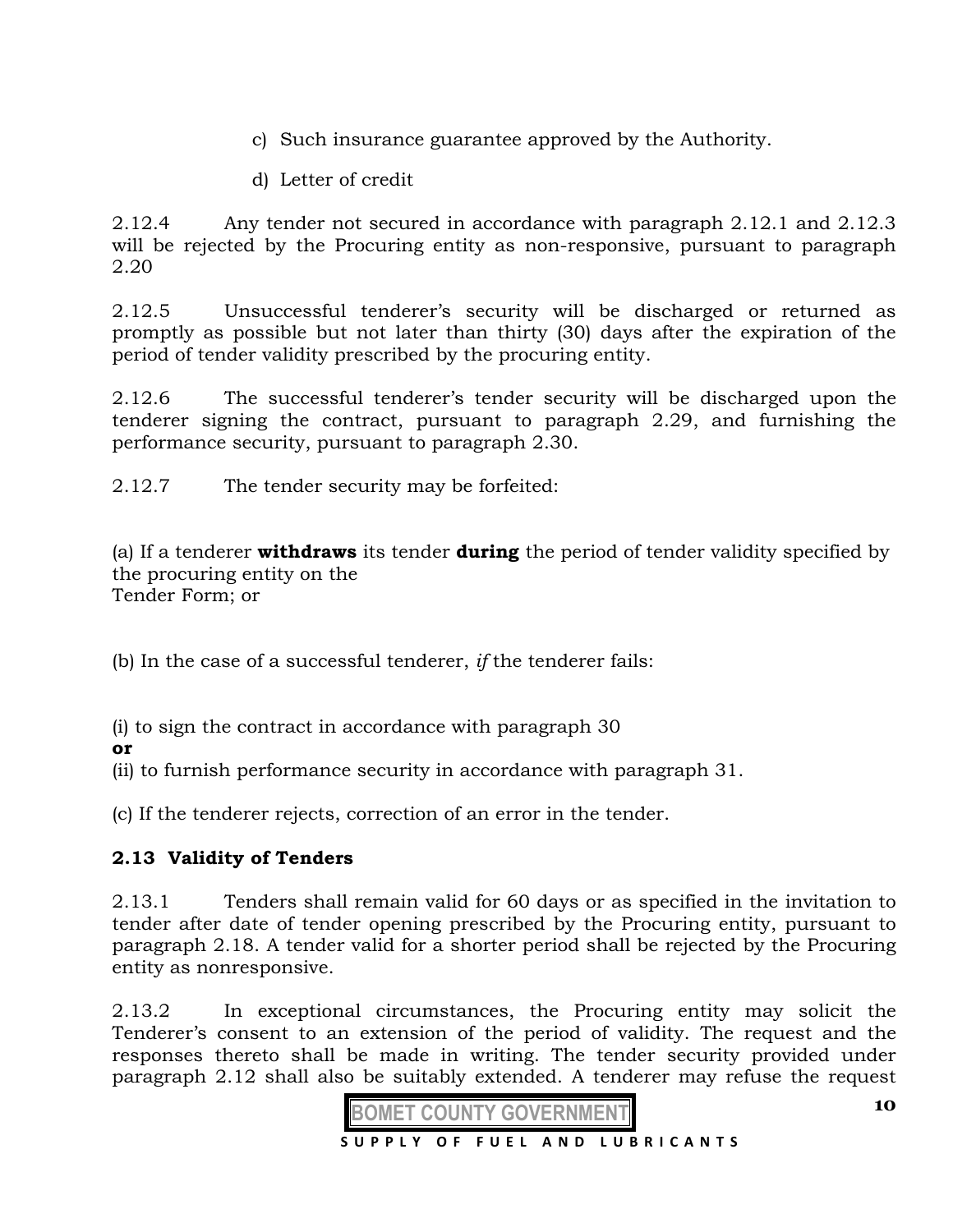without forfeiting its tender security. A tenderer granting the request will not be required nor permitted to modify its tender.

# 2.14 **Format and Signing of Tender**

2.14.1 The tenderer shall prepare two copies of the tender, clearly */* marking each "**ORIGINAL TENDER**" and "**COPY OF TENDER**," as appropriate. In the event of any discrepancy between them, the original shall govern.

2.14.2 The original and all copies of the tender shall be typed or written in indelible ink and shall be signed by the tenderer or a person or persons duly authorized to bind the tenderer to the contract. All pages of the tender, except for unamended printed literature, shall be initialed by the person or persons signing the tender.

2.14.3 The tender shall have no interlineations, erasures, or overwriting except as necessary to correct errors made by the tenderer, in which case such corrections shall be initialed by the person or persons signing the tender.

# 2.15 **Sealing and Marking of Tenders**

2.15.1 The tenderer shall seal the original and each copy of the tender in separate envelopes, duly marking the envelopes as "ORIGINAL" and "COPY." The envelopes shall then be sealed in an outer envelope. The inner and outer envelopes shall:

(a) be addressed to the Procuring entity at the address given in the invitation to tender

(b) bear , tender number and name in the invitation to tender and the words: "DO NOT OPEN BEFORE(day, date and time of closing),"

2.15.3 The inner envelopes shall also indicate the name and address of the tenderer to enable the tender to be returned unopened in case it is declared "late". —

2.15.4 If the outer envelope is not sealed and marked as required by paragraph 2.15.2, the Procuring entity will assume no responsibility for the tender's misplacement or or premature opening.

# 2.16 **Deadline for Submission of Tenders**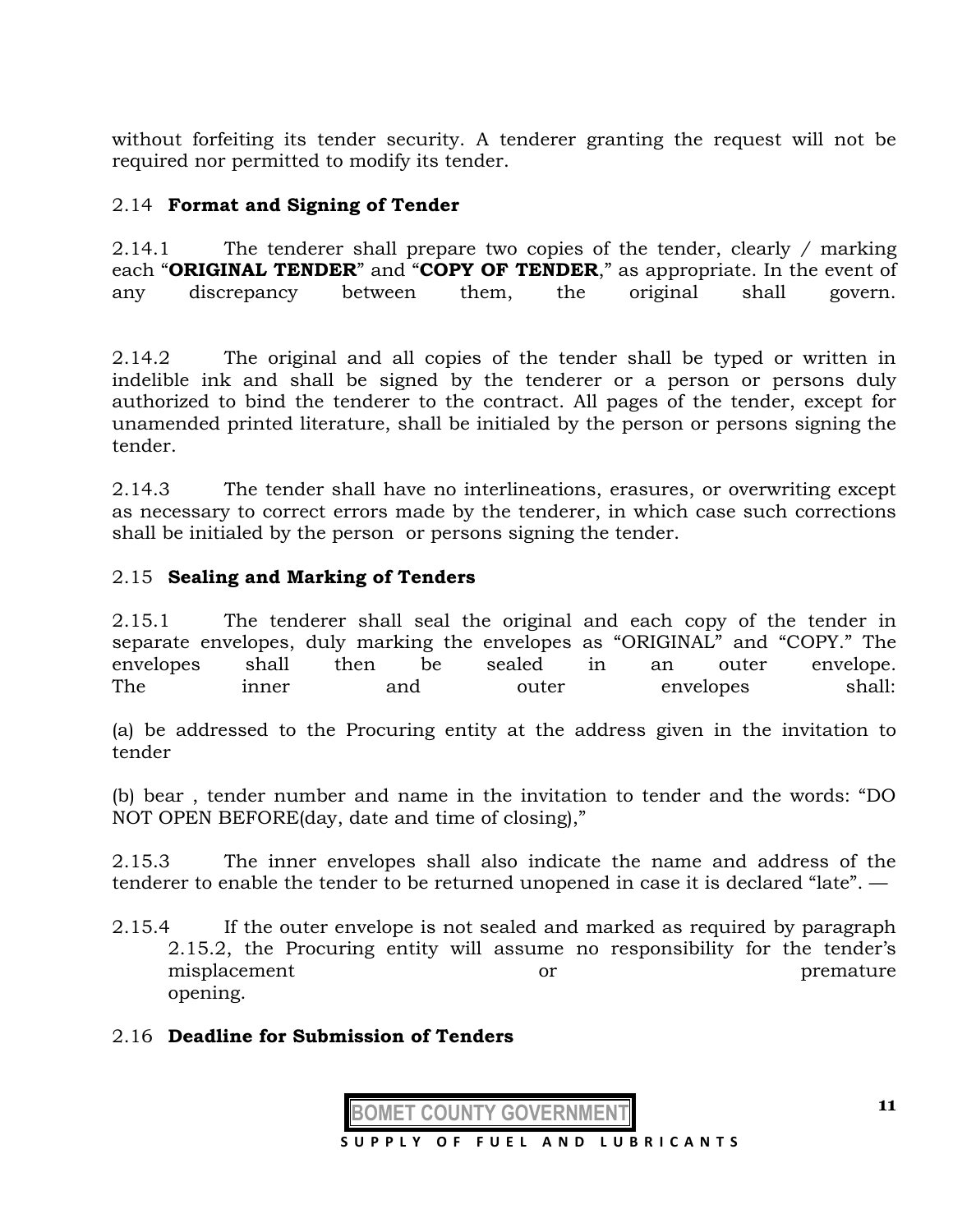2.16.1 Tenders must be received by the Procuring entity at the address specified under paragraph 2.15.2 not later than **THURSDAY 26TH MARCH 2020.**

2.16.2 The procuring entity may, at its discretion, extend this deadline for the submission of tenders by amending the tender documents in accordance with paragraph 6, in which case all rights and obligations of the procuring entity and candidates previously subject to the deadline will thereafter be subject to the deadline as extended.

2.16.3 Bulky tenders which will not fit in the tender box shall be received by the procuring entity as provided for in the appendix.

# 2.17 **Modification and withdrawal of tenders**

2.17.1 The tenderer may modify or withdraw its tender after the tender's submission, provided that written notice of the modification , including substitution or withdrawal of the tender's is received by the procuring entity prior to the deadline prescribed for the submission of tenders.

2.17.2 The Tenderer's modification or withdrawal notice shall be prepared, sealed, marked, and dispatched in accordance with the provisions of paragraph 2.15. A withdrawal notice may also be sent by cable, but followed by a signed confirmation copy, postmarked not later than the deadline for submission of tenders.

- 2.17.3 No tender may be modified after the deadline for submission of tenders.
- 2.17.4 No tender may be withdrawn in the interval between the deadline for submission of tenders and the expiration of the period of tender validity specified by the tenderer on the Tender Form. Withdrawal of a tender during this interval may result in the Tenderer's forfeiture of its tender security, pursuant to paragraph 2.12.7.
- 2.17.5 The procuring entity may at any time terminate procurement proceedings before contract award and shall not be liable to any person for the termination.
- 2.17.6 The procuring entity shall give prompt notice of the termination to the tenderers and on request give its reasons for termination within 14 days of receiving the request from any tenderer.

# 2.18 **Opening of Tenders**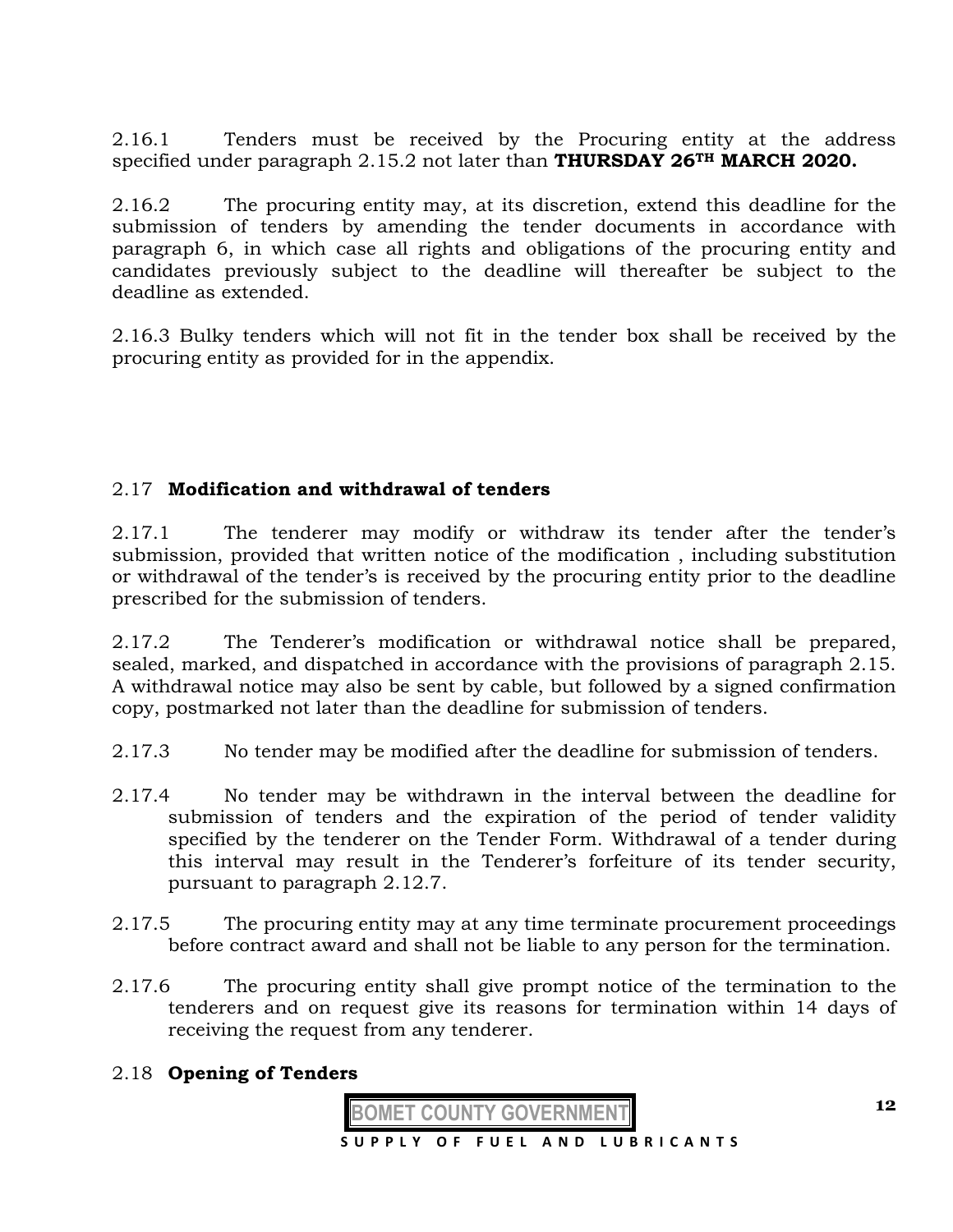2.18.1 The Procuring entity will open all tenders in the presence of tenderers' representatives who choose to attend, at the Procurement office **on THURSDAY 26TH MARCH 2020 AT 12.00 noon** and in the location specified in the invitation to tender. The tenderers' representatives who are present shall sign a register evidencing their attendance.

2.18.3 The tenderers' names, tender modifications or withdrawals, tender prices, discounts, and the presence or absence of requisite tender security and such other details as the Procuring Entity, at its discretion, may consider appropriate, will be announced at the opening.

2.18.4 The procuring entity will prepare minutes of the tender opening which will be submitted to the tenderers that signed the tender opening register and will have made the request.

# **2.19 Clarification of tenders**

2.19.1 To assist in the examination, evaluation and comparison of tenders the procuring entity may at its discretion, ask the tenderer for a clarification of its tender. The request for clarification and the response shall be in writing, and no change in the prices or substance shall be sought, offered, or permitted.

2.19.2 Any effort by the tenderer to influence the procuring entity in the procuring entity's tender evaluation, tender comparisons or contract award decisions may result in the rejection of the tenderers tender.

Comparison or contract award decisions may result in the rejection of the tenderers' tender.

# 2.20 **Preliminary Examination and Responsiveness**

2.20.1 The Procuring entity will examine the tenders to determine whether they are complete, whether any computational errors have been made, whether required securities have been furnished whether the documents have been properly signed, and whether the tenders are generally in order.

2.20.2 Arithmetical errors will be rectified on the following basis. If there is a discrepancy between the unit price and the total price that is obtained by multiplying the unit price and quantity, the unit price shall prevail, and the total price shall be corrected. if the candidate does not accept the correction of the errors, its tender will be rejected, and its tender security may be forfeited. If there is a discrepancy between words and figures, the amount in words will prevail.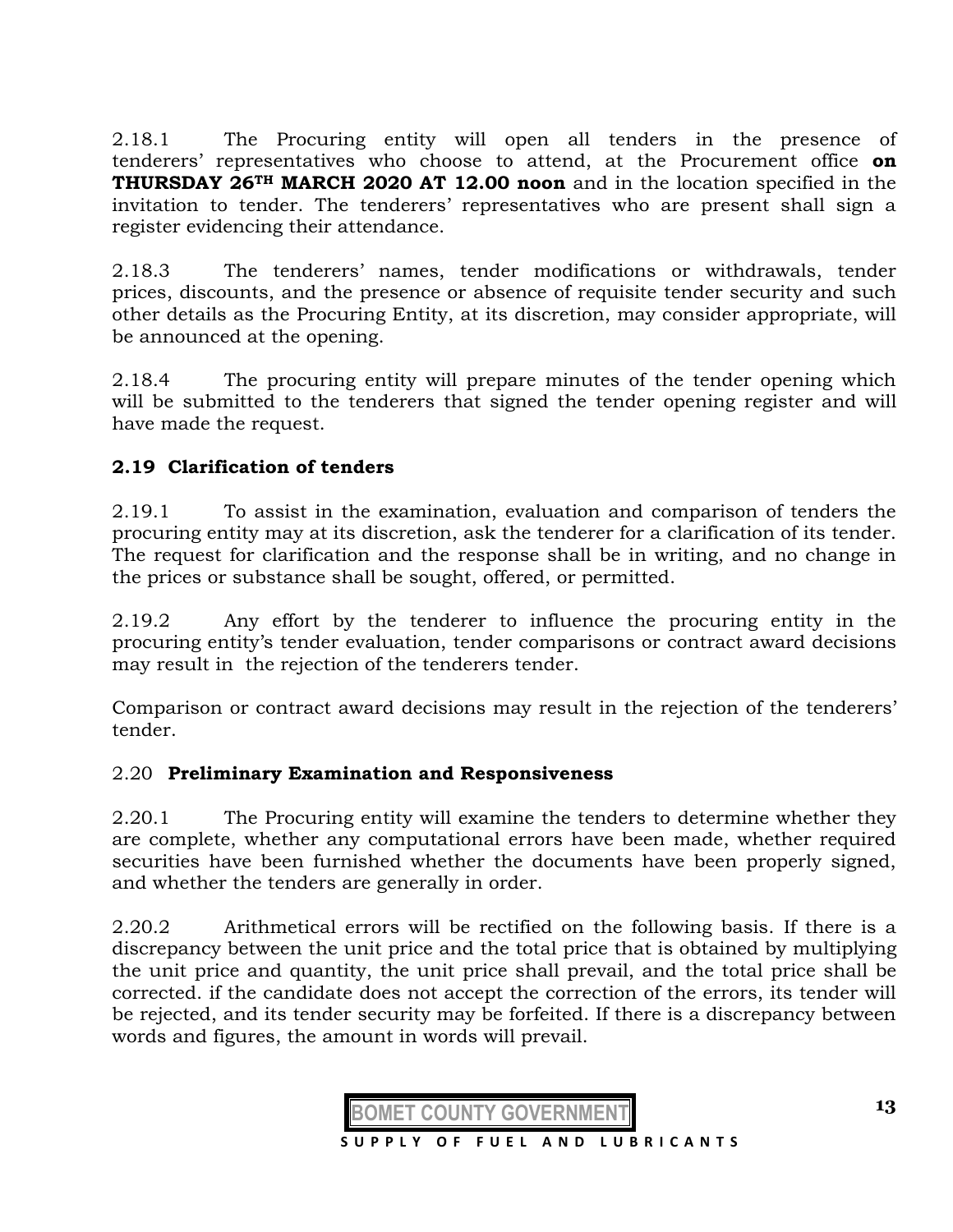2.20.3 The Procuring entity may waive any minor informality or nonconformity or irregularity in a tender which does not constitute a material deviation, provided such waiver does not prejudice or affect the relative ranking of any tenderer.

2.20.4 Prior to the detailed evaluation, pursuant to paragraph 23, the Procuring entity will determine the substantial responsiveness of each tender to the tender documents. For purposes of these paragraphs, a substantially responsive tender is one which conforms to all the terms and conditions of the tender documents without material deviations. The Procuring entity's determination of a tender's responsiveness is to be based on the contents of the tender itself without recourse to extrinsic evidence.

2.20.5 If a tender is not substantially responsive, it will be rejected by the Procuring entity and may not subsequently be made responsive by the tenderer by correction of the nonconformity.

# 2.21 **Conversion to a single currency**

2.21.1 Where other currencies are used, the procuring entity will convert those currencies to Kenya shillings using the selling exchange rate on the date of tender closing provided by the central bank of Kenya.

# 2.22 **Evaluation and comparison of tenders**.

2.22.1 The procuring entity will evaluate and compare the tenders which have been determined to be substantially responsive, pursuant to paragraph 2.20

2.22.2 The comparison shall be of the price including all costs as well as duties and taxes payable on all the materials to be used in the provision of the services.

2.22.3 The Procuring entity's evaluation of a tender will take into account, in addition to the tender price, the following factors, in the manner and to the extent indicated in paragraph 2.22.4 and in the technical specifications:

(a) operational plan proposed in the tender;

(b) deviations in payment schedule from that specified in the Special Conditions of Contract;

2.22.4 Pursuant to paragraph 22.3 the following evaluation methods will be applied: (a) *Operational Plan.* 



 **S U P P L Y O F F U E L A N D L U B R I C A N T S**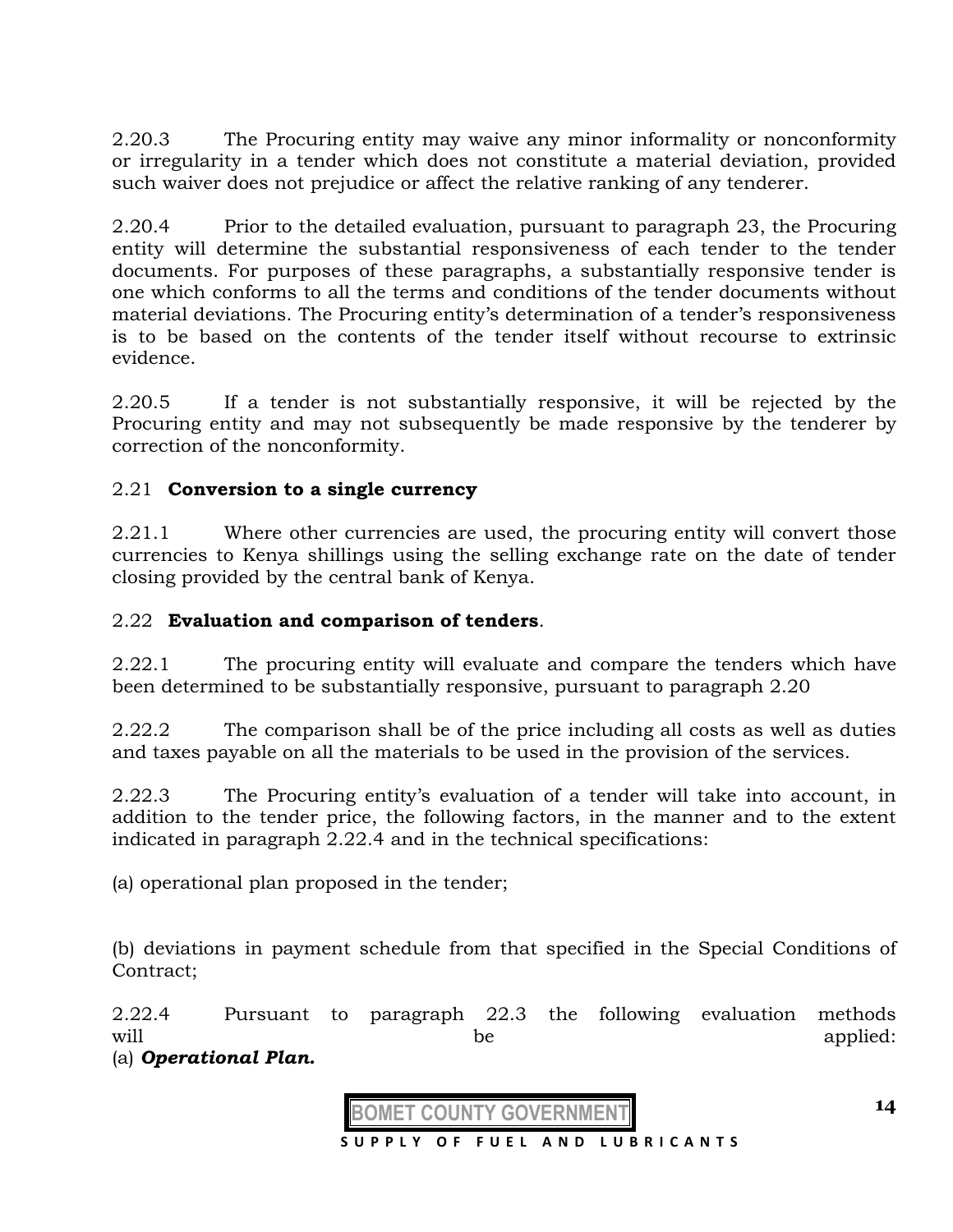The Procuring entity requires that the services under the Invitation for Tenders shall be performed at the time specified in the Schedule of Requirements. Tenders offering to perform longer than the procuring entity's required delivery time will be treated as non-responsive and rejected.

## (b) *Deviation in payment schedule.*

Tenderers shall state their tender price for the payment on a schedule outlined in the special conditions of contract. Tenders will be evaluated on the basis of this base price. Tenderers are, however, permitted to state an alternative payment schedule and indicate the reduction in tender price they wish to offer for such alternative payment schedule. The Procuring entity may consider the alternative payment schedule offered by the selected tenderer.

- 2.22.5 The tender evaluation committee shall evaluate the tender within 30 days from the date of opening the tender.
- 2.22.6 To qualify for contract awards, the tenderer shall have the following:-
	- (a) Necessary qualifications, capability experience, services, equipment and facilities to provide what is being procured.
	- (b) Legal capacity to enter into a contract for procurement
	- (c) Shall not be insolvent, in receivership, bankrupt or in the process of being wound up and is not the subject of legal proceedings relating to the foregoing
	- (d) Shall not be debarred from participating in public procurement.

#### 2.23. **Contacting the procuring entity**

2.23.1 Subject to paragraph 2.19, no tenderer shall contact the procuring entity on any matter relating to its tender, from the time of the tender opening to the time the contract is awarded.

2.23.2 Any effort by a tenderer to influence the procuring entity in its decisions on tender evaluation tender comparison or contract award may result in the rejection of the tenderers tender.

# **2.24 Award of Contract**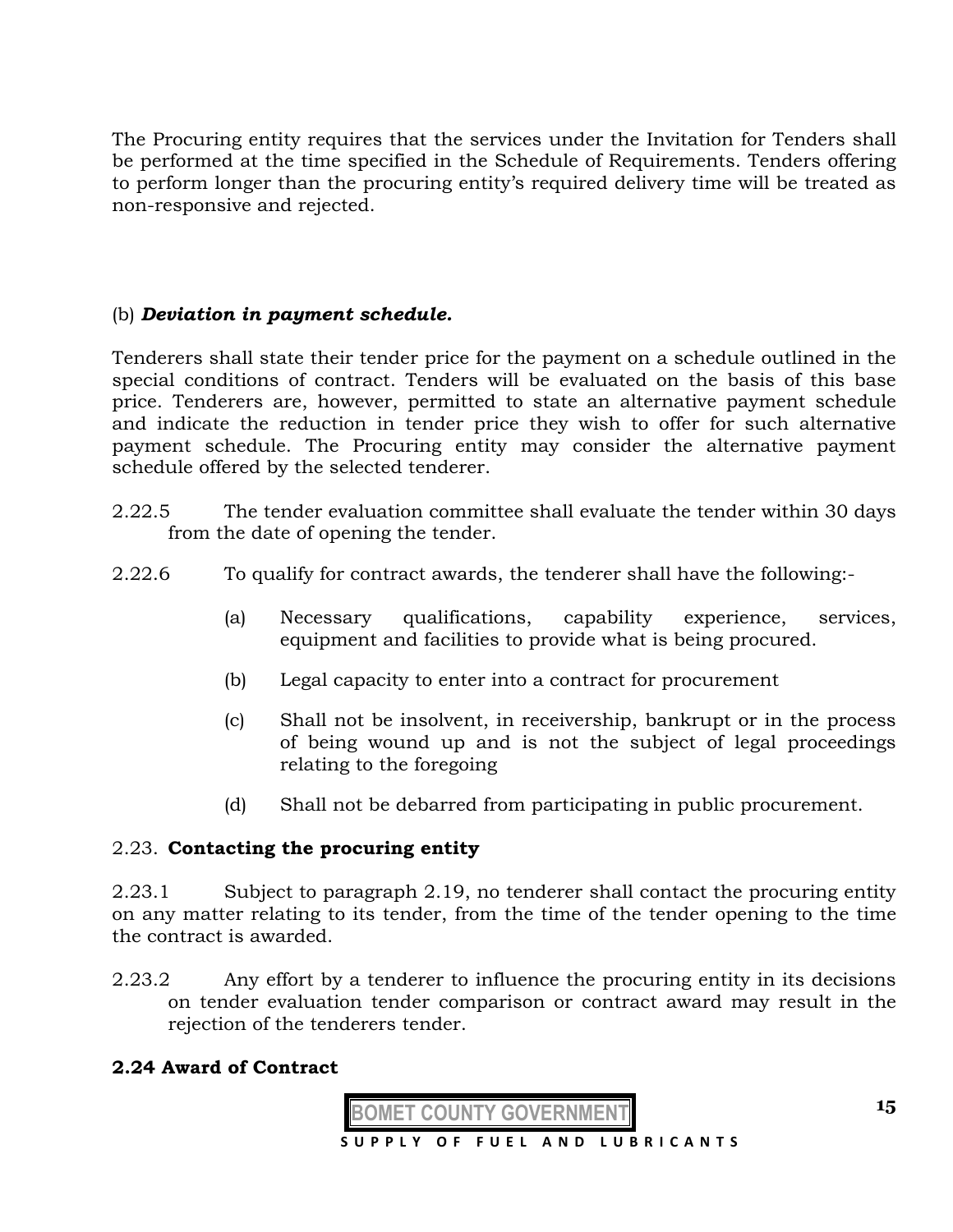# a) **Post qualification**

2.24.1 In the absence of pre-qualification, the Procuring entity will determine to its satisfaction whether the tenderer that is selected as having submitted the lowest evaluated responsive tender is qualified to perform the contract satisfactorily.

2.24.2 The determination will take into account the tenderer's financial and technical capabilities. It will be based upon an examination of the documentary evidence of the tenderers qualifications submitted by the tenderer, pursuant to paragraph 2.1.2, as well as such other information as the Procuring entity deems necessary and appropriate.

2.24.3 An affirmative determination will be a prerequisite for award of the contract to the tenderer. A negative determination will result in rejection of the Tenderer's tender, in which event the Procuring entity will proceed to the next lowest evaluated tender to make a similar determination of that Tenderer's capabilities to perform satisfactorily.

# b) **Award Criteria**

2.24.3 Subject to paragraph 2.29 the Procuring entity will award the contract to the successful tenderer whose tender has been determined to be substantially responsive and has been determined to be the lowest evaluated tender, provided further that the tenderer is determined to be qualified to perform the contract satisfactorily.

- 2.24.4 The procuring entity reserves the right to accept or reject any tender and to annul the tendering process and reject all tenders at any time prior to contract award, without thereby incurring any liability to the affected tenderer or tenderers or any obligation to inform the affected tenderer or tenderers of the grounds for the procuring entity's action. If the procuring entity determines that none of the tenderers is responsive; the procuring entity shall notify each tenderer who submitted a tender.
- 2.24.5 A tenderer who gives false information in the tender document about its qualification or who refuses to enter into a contract after notification of contract award shall be considered for debarment from participating in future public procurement.

# 2.25 **Notification of award**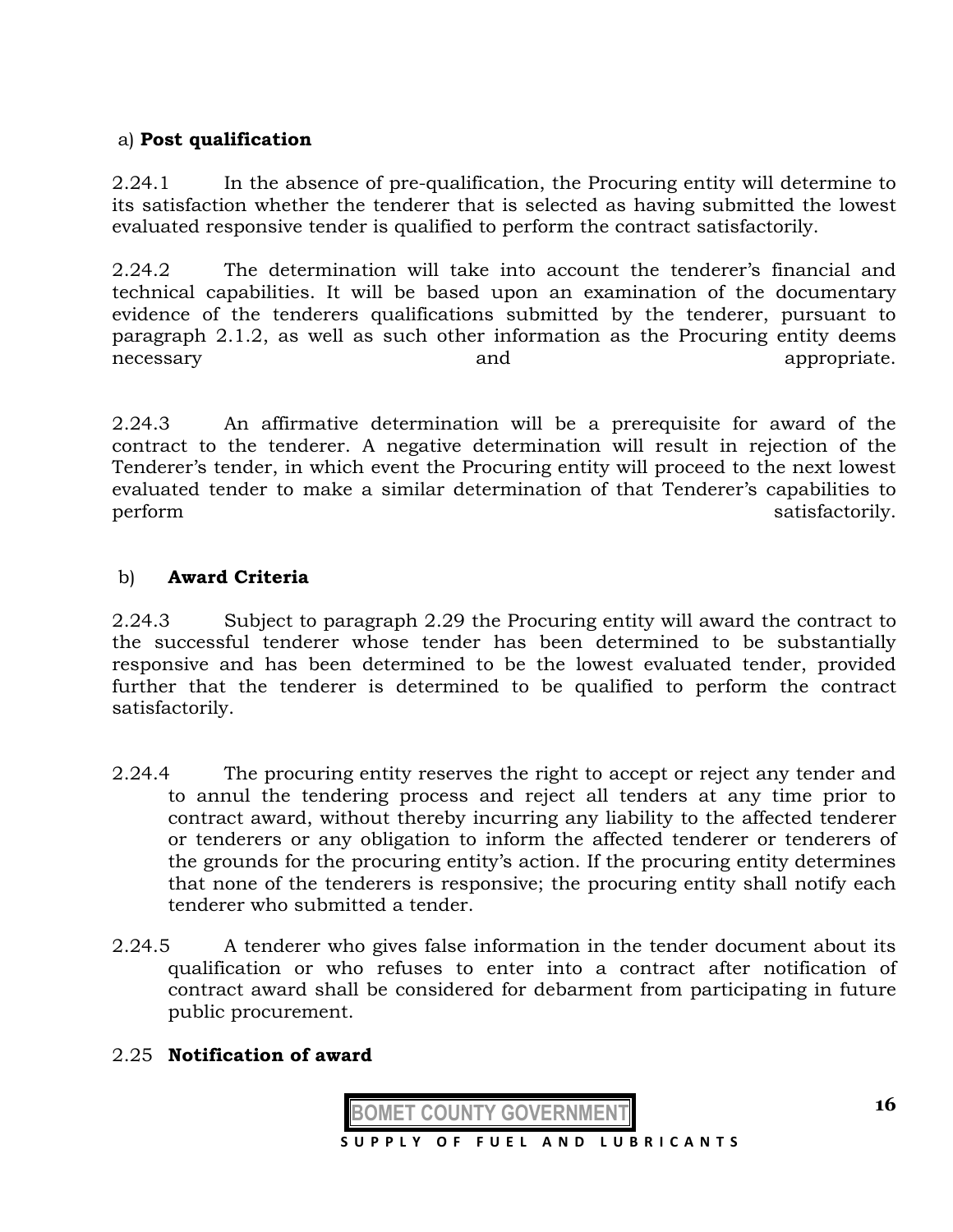2.25.1 Prior to the expiration of the period of tender validity, the Procuring entity will notify the successful tenderer in writing that its tender has been accepted.

2.25.2 The notification of award will signify the formation of the Contract subject to the signing of the contract between the tenderer and the procuring entity pursuant to clause 2.29. Simultaneously the other tenderers shall be notified that their tenders have not been successful.

2.25.3 Upon the successful Tenderer's furnishing of the performance security pursuant to paragraph 31, the Procuring entity will promptly notify each unsuccessful Tenderer and will discharge its tender security, pursuant to paragraph 2.12

# 2.26 **Signing of Contract**

2.26.1 At the same time as the Procuring entity notifies the successful tenderer that its tender has been accepted, the Procuring entity will simultaneously inform the other tenderers that their tenders have not been successful.

- 2.26.2 Within fourteen (14) days of receipt of the Contract Form, the successful tenderer shall sign and date the contract and return **it** to the Procuring entity.
- 2.26.3 The parties to the contract shall have it signed within 30 days from the date of notification of contract award unless there is an administrative review request.

# 2.27 **Performance Security**

2.27.1 Within thirty (30) days of the receipt of notification of award from the Procuring entity, the successful tenderer shall furnish the performance security in accordance with the Conditions of Contract, in the Performance Security Form provided in the tender documents, or in another form acceptable to the Procuring entity.

2.27.2 Failure of the successful tenderer to comply with the requirement of paragraph 2.29 or paragraph 2.30.1 shall constitute sufficient grounds for the annulment of the award and forfeiture of the tender security, in which event the Procuring entity may make the award to the next lowest evaluated or call for new tenders.

# 2.28 **Corrupt or Fraudulent Practices**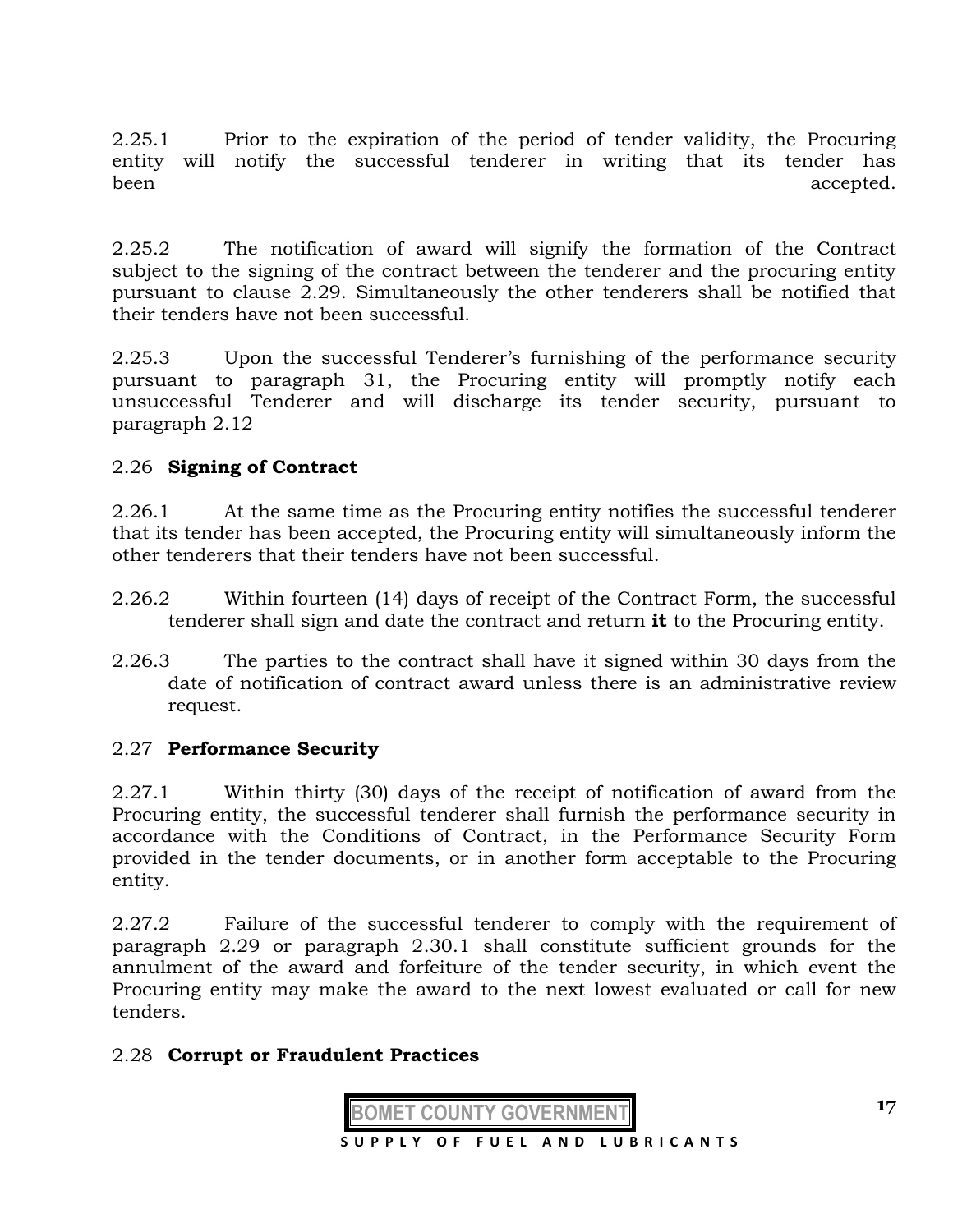2.28.1 The Procuring entity requires that tenderers observe the highest standard of ethics during the procurement process and execution of contracts. A tenderer shall sign a declaration that he has not and will not be involved in corrupt or fraudulent practices.

- 2.28.2 The procuring entity will reject a proposal for award if it determines that the tenderer recommended for award has engaged in corrupt or fraudulent practices in competing for the contract in question;
- 2.28.3 Further, a tenderer who is found to have indulged in corrupt or fraudulent practices risks being debarred from participating in public procurement in Kenya.

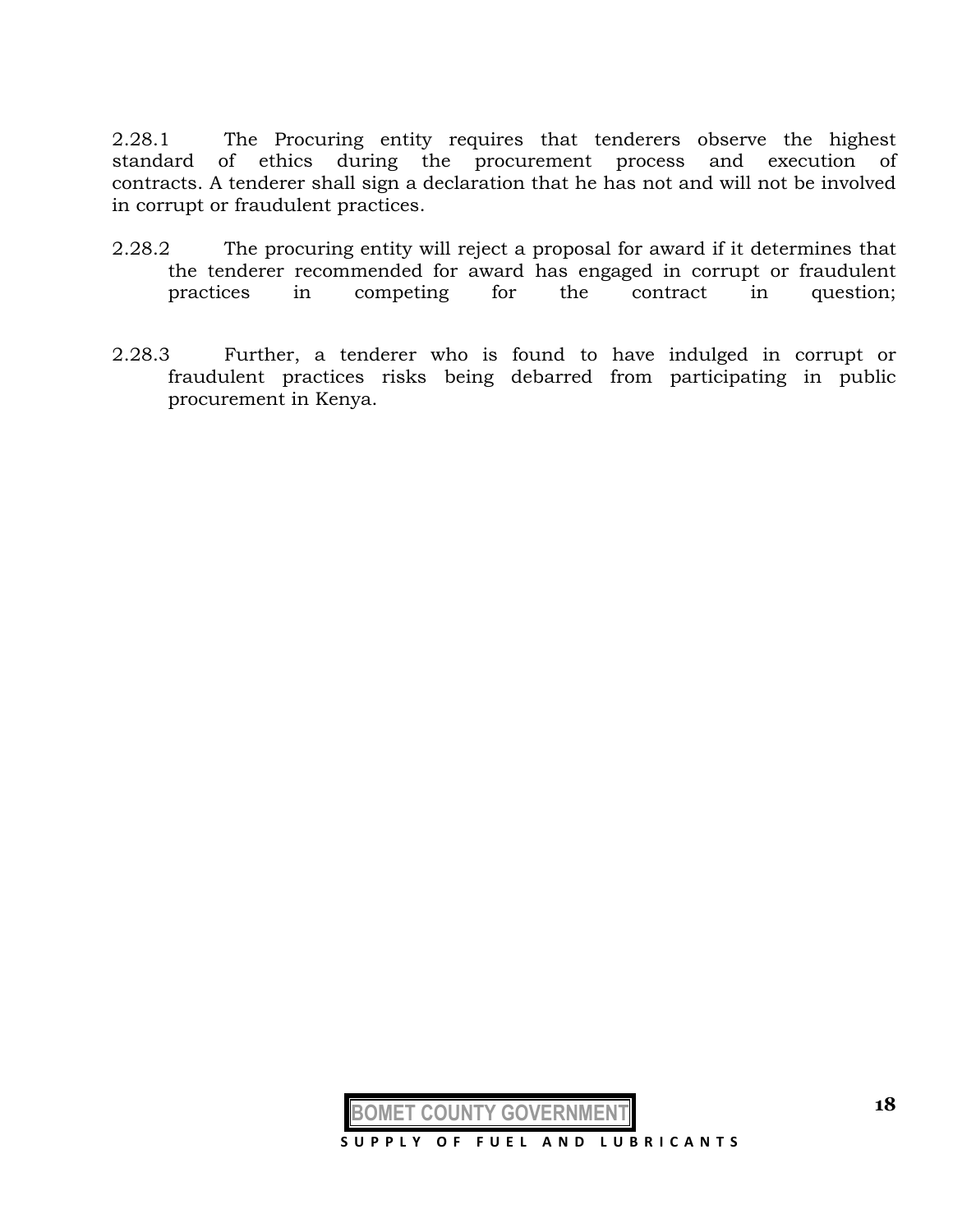#### **Appendix to instructions to tenderers**

The following information for procurement of services shall complement or amend the provisions of the instructions to tenderers. Wherever there is a conflict between the provisions of the instructions to tenderers and the provisions of the appendix, the provisions of the appendix herein shall prevail over those of the instructions to tenderers

| <b>Instructions to tenderers</b> | Particulars of appendix<br>to<br>instructions to tenderers                                                |
|----------------------------------|-----------------------------------------------------------------------------------------------------------|
| 2.1                              | Particulars of eligible tenderers                                                                         |
| 2.10                             | Kenya shillings                                                                                           |
| 2.11                             | Particulars of<br>eligibility<br>and<br>qualifications<br>documents<br><sub>of</sub><br>evidence required |
| 2.12                             | None                                                                                                      |
| 2.24                             | N/A                                                                                                       |
| 2.30                             | N/A                                                                                                       |
| Other's as necessary             | Complete as necessary                                                                                     |

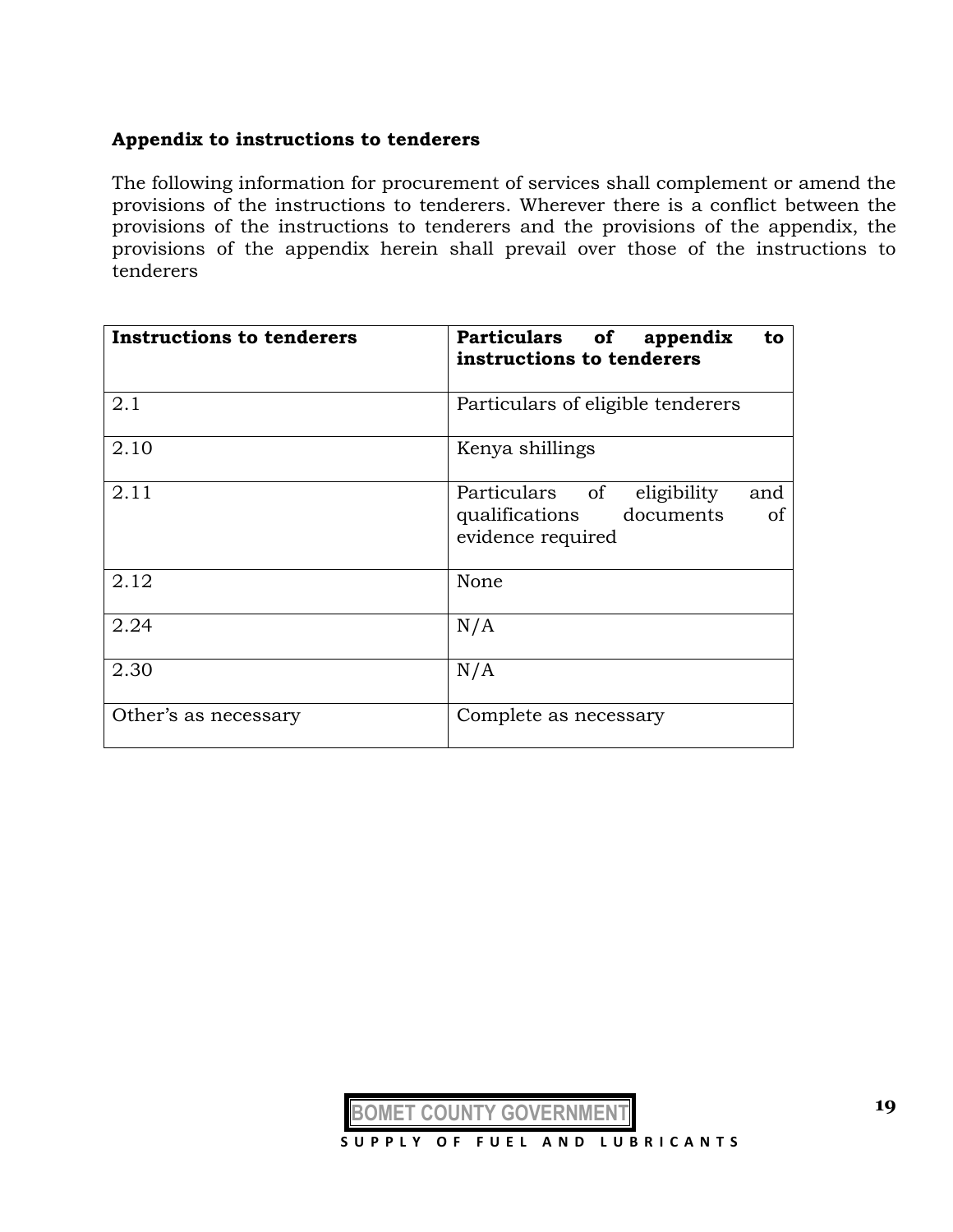#### **SECTION III GENERAL CONDITIONS OF CONTRACT**

#### **TABLE OF CONTENTS Page**

- 3.1 Definitions
- 3.2 Application
- 3.3 Standards
- 3.4 Use of contract documents and information
- 3.5 Patent Rights
- 3.6 Performance security
- 3.7 Inspections and tests
- 3.8 Payment
- 3.9 Prices
- 3.10 Assignment
- 3.11 Termination for default
- 3.12 Termination for insolvency
- 3.13 Termination for convenience
- 3.14 Resolution of disputes
- 3.15 Governing language
- 3.16 Force majeure
- 3.17 Applicable law
- 3.18 Notices

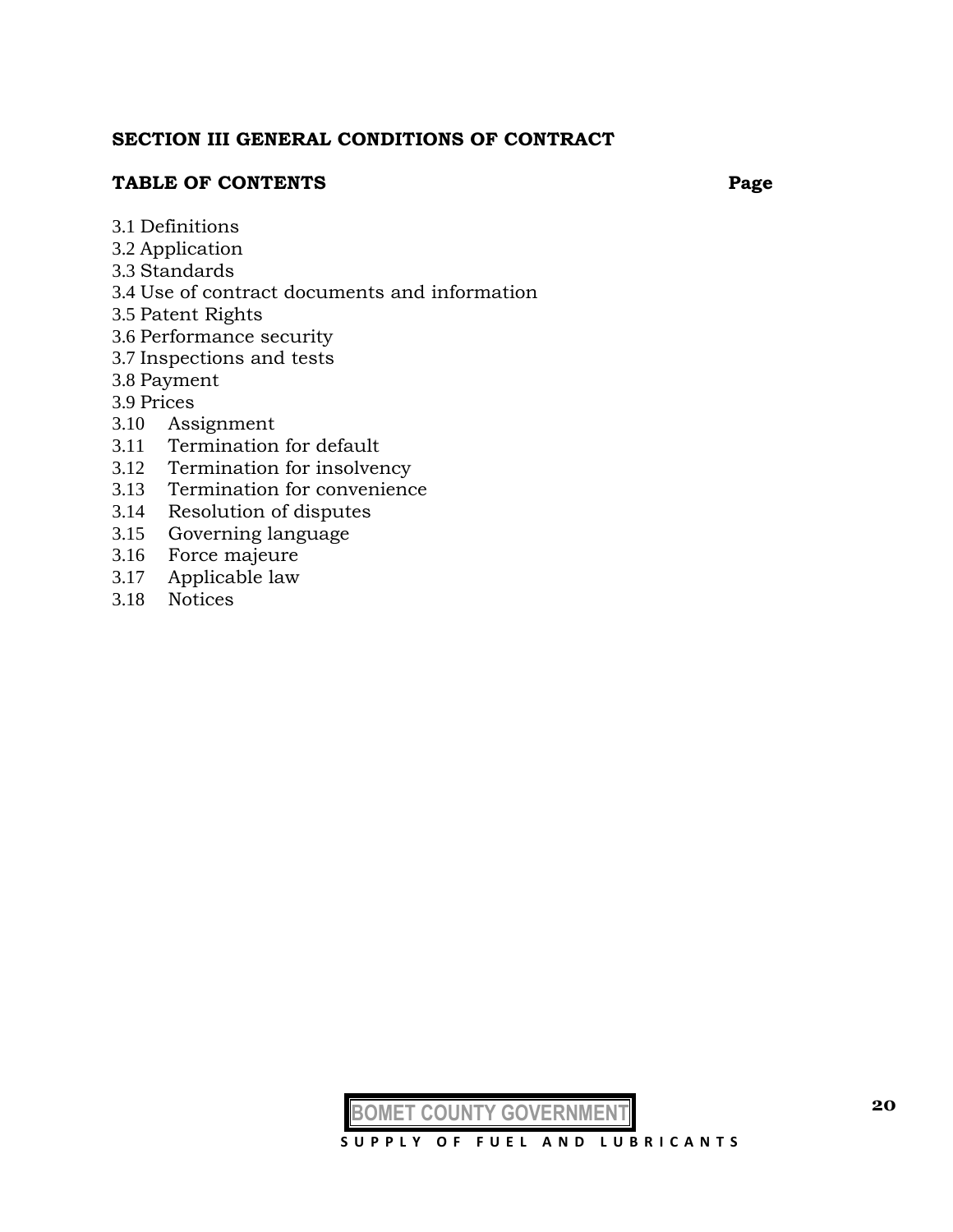# **SECTION III GENERAL CONDITIONS OF CONTRACT**

## 3.1 **Definitions**

In this contract the following terms shall be interpreted as indicated:

- a) "The contract" means the agreement entered into between the Procuring entity and the tenderer as recorded in the Contract Form signed by the parties, including all attachments and appendices thereto and all documents incorporated by reference therein.
- b) "The Contract Price" means the price payable to the tenderer under the Contract for the full and proper performance of its contractual obligations.
- c) "The services" means services to be provided by the contractor including materials and incidentals which the tenderer is required to provide to the Procuring entity under the Contract.
- d) "The Procuring entity" means the organization sourcing for the services under this Contract.
- e) "The contractor means the individual or firm providing the services under this Contract.
- f) "GCC" means general conditions of contract contained in this section
- g) "SCC" means the special conditions of contract
- h) "Day" means calendar day

# 3.2 **Application**

These General Conditions shall apply to the extent that they are not superceded by provisions of other part of contract.

# 3.3 **Standards**

3.3.1 The services provided under this Contract shall conform to the 7 standards mentioned in the Schedule of requirements

# 3.5 **Patent Right's**

The tenderer shall indemnify the Procuring entity against all third-party claims of

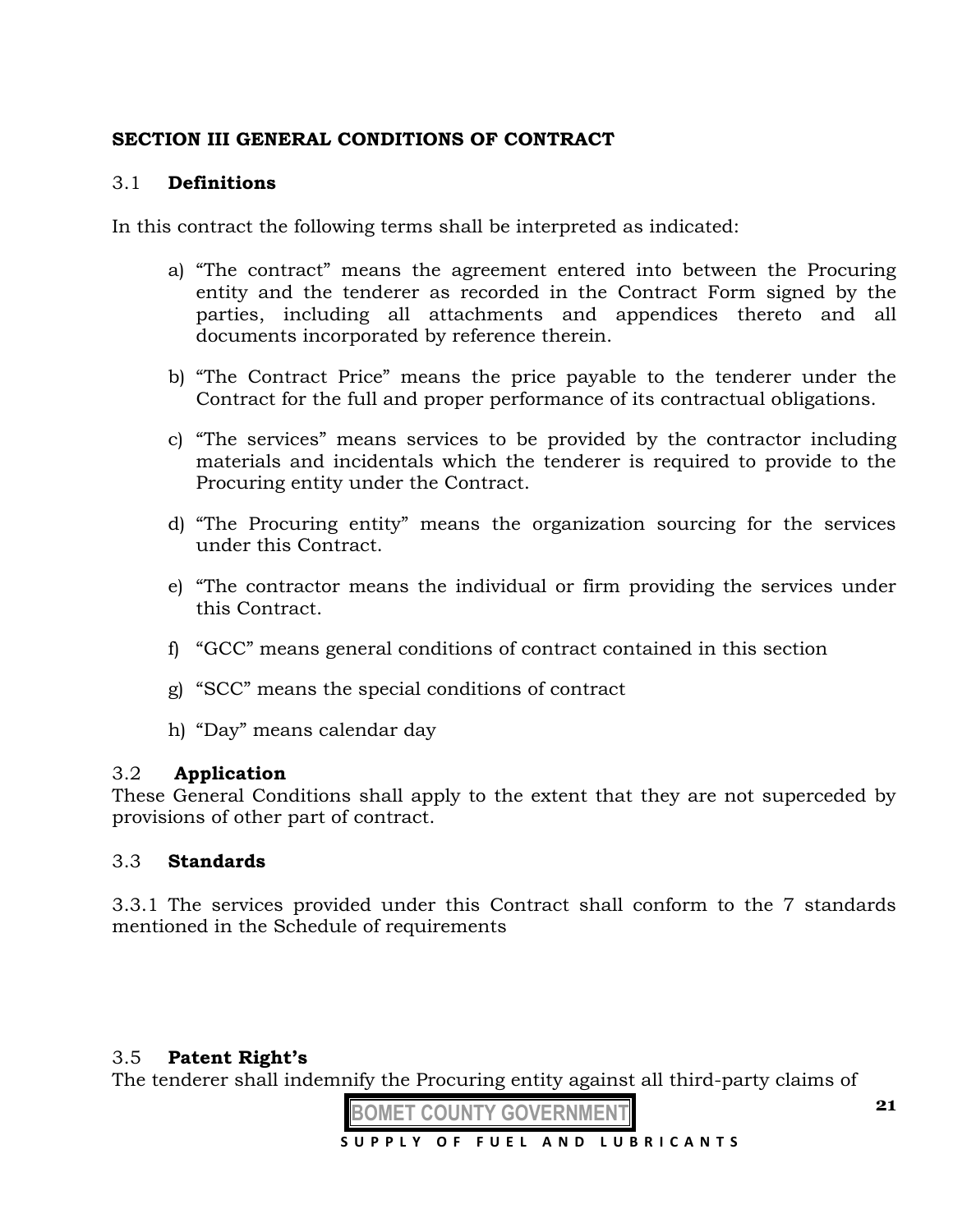infringement of patent, trademark, or industrial design tights arising from use of the services under the contract or any part thereof .

# 3.6 **Performance Security**

Within twenty eight (28) days of receipt of the notification of Contract award, the successful tenderer shall furnish to the Procuring entity the performance security where applicable in the amount specified in Special Conditions of Contract.

3.6.2 The proceeds of the performance security shall be payable to the Procuring entity as compensation for any loss resulting from the Tenderer's failure to complete its obligations under the Contract.

3.6.3 The performance security shall be denominated in the currency of the Contract, or in a freely convertible currency acceptable to the Procuring entity and shall be in the form of :

- a) Cash.
- b) A bank guarantee.
- c) Such insurance guarantee approved by the Authority.
- d) Letter of credit.

3.6.4 The performance security will be discharged by the procuring entity and returned to the candidate not later than thirty (30) days following the date of completion of the tenderer's performance of obligations under the contract, including any warranty obligations under the contract.

#### **3.7 Inspections and Tests**

3.7.1 The Procuring entity or its representative shall have the right to inspect and/or to test the services to confirm their conformity to the Contract specifications. The Procuring entity shall notify the tenderer in writing, in a timely manner, of the identity of any representatives retained for these purposes.

3.7.2 The inspections and tests may be conducted on the premises of the tenderer or its subcontractor(s). If conducted on the premises of the tenderer or its subcontractor(s), all reasonable facilities and assistance, including access to drawings and production data, shall be furnished to the inspectors at no charge to the Procuring entity.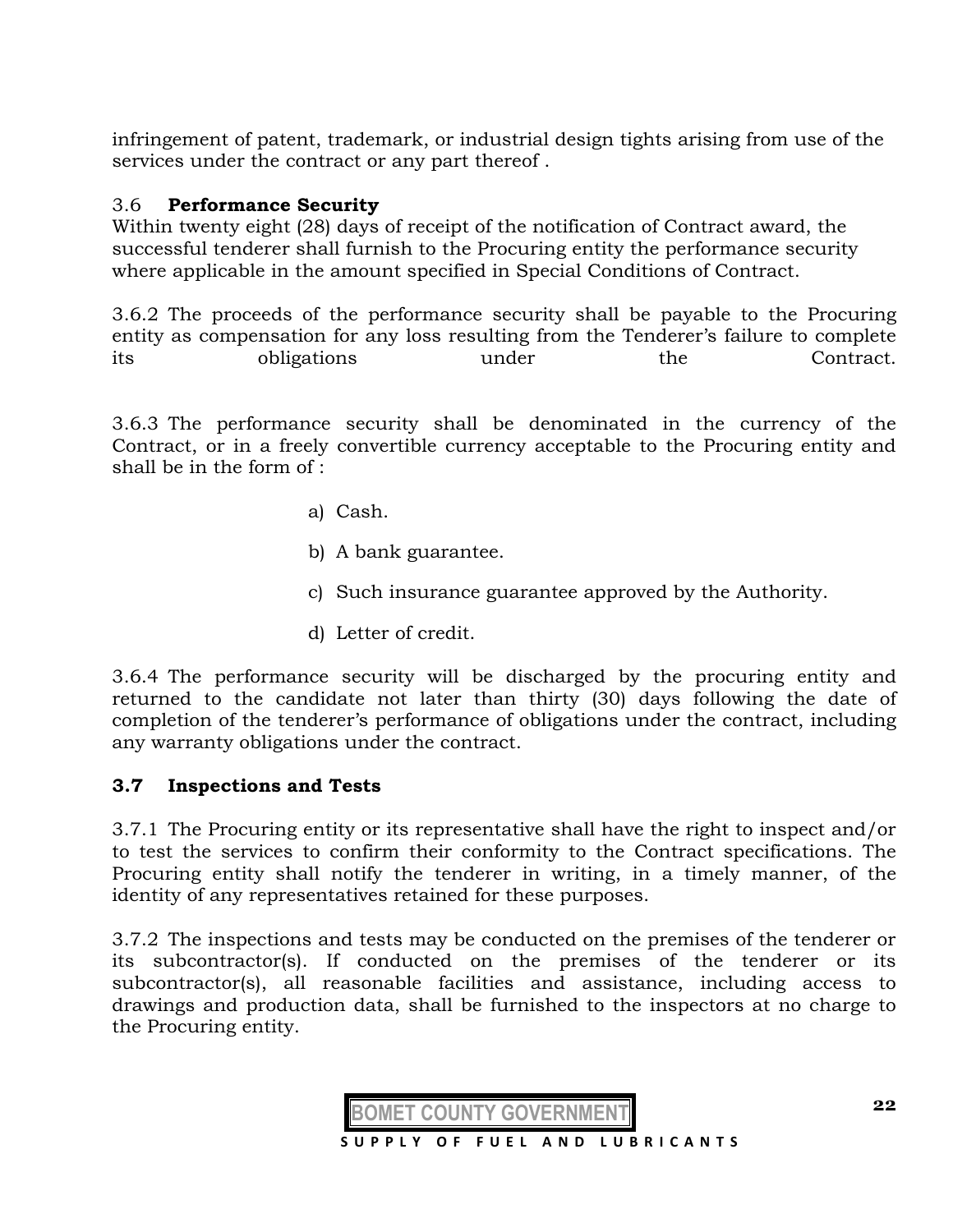3.7.3 Should any inspected or tested services fail to conform to the Specifications, the Procuring entity may reject the services, and the tenderer shall either replace the rejected services or make alterations necessary to meet specification requirements free of cost to the Procuring entity.

3.7.4 Nothing in paragraph 3.7 shall in any way release the tenderer from any warranty or other obligations under this Contract.

# 3.8 **Payment**

3.8.1 The method and conditions of payment to be made to the tenderer under this Contract shall be specified in SCC

## 3.9 **Prices**

Prices charged by the contractor for services performed under the Contract shall not, with the exception of any Price adjustments authorized in SCC , vary from the prices by the tenderer in its tender or in the procuring entity's request for tender validity extension as the case may be. No variation in or modification to the terms of the contract shall be made except by written amendment signed by the parties.

## 3.10 **Assignment**

The tenderer shall not assign, in whole or in part, its obligations to perform under this contract, except with the procuring entity's prior written consent.

# **3.10 Termination for Default**

The Procuring entity may, without prejudice to any other remedy for breach of Contract, by written notice of default sent to the tenderer, terminate this Contract in whole or in part:

- a) if the tenderer fails to provide any or all of the services within the period(s) specified in the Contract, or within any extension thereof granted by the Procuring entity.
- b) if the tenderer fails to perform any other obligation(s) under the Contract.
- c) if the tenderer, in the judgment of the Procuring entity has engaged in corrupt or fraudulent practices in competing for or in executing the Contract.

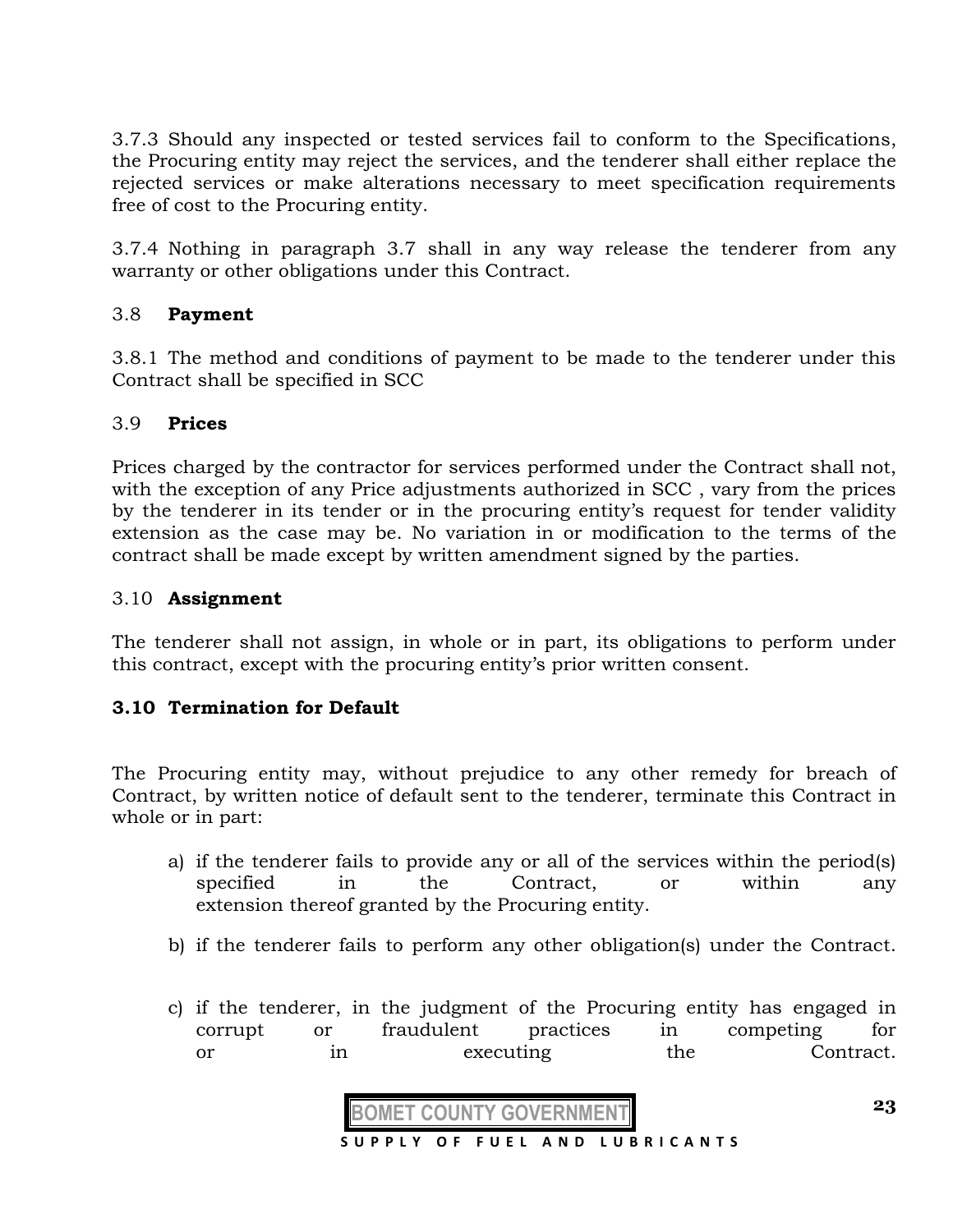In the event the Procuring entity terminates the Contract in whole or in part, it may procure, upon such terms and in such manner as it deems appropriate, services similar to those undelivered, and the tenderer shall be liable to the Procuring entity for any excess costs for such similar services.

# **3.12 Termination of insolvency**

The procuring entity may at the any time terminate the contract by giving written notice to the contractor if the contractor becomes bankrupt or otherwise insolvent. In this event, termination will be without compensation to the contractor, provided that such termination will not produce or affect any right of action or remedy, which has accrued or will accrue thereafter to the procuring entity.

# **3.13 Termination for convenience**

3.13.1 The procuring entity by written notice sent to the contractor may terminate the contract in whole or in part, at any time for its convenience. The notice of termination shall specify that the termination is for the procuring entity convenience, the extent to which performance of the contractor of the contract is terminated and the date on which such termination becomes effective.

3.13.2 For the remaining part of the contract after termination the procuring entity may elect to cancel the services and pay to the contractor on agreed amount for partially completed services.

# **3.14 Resolution of disputes**

The procuring entity's and the contractor shall make every effort to resolve amicably by direct informal negotiations any disagreement or dispute arising between them under or in connection with the contract.

If after thirty (30) days from the commencement of such informal negotiations both parties have been unable to resolve amicably a contract dispute either party may require that the dispute be referred for resolution to the formal mechanisms specified in the SCC.

# **3.15 Governing Language**

The contract shall be written in the English language. All correspondence and other documents pertaining to the contract, which are exchanged by the parties, shall be written in the same language.

# **3.16 Force Majeure**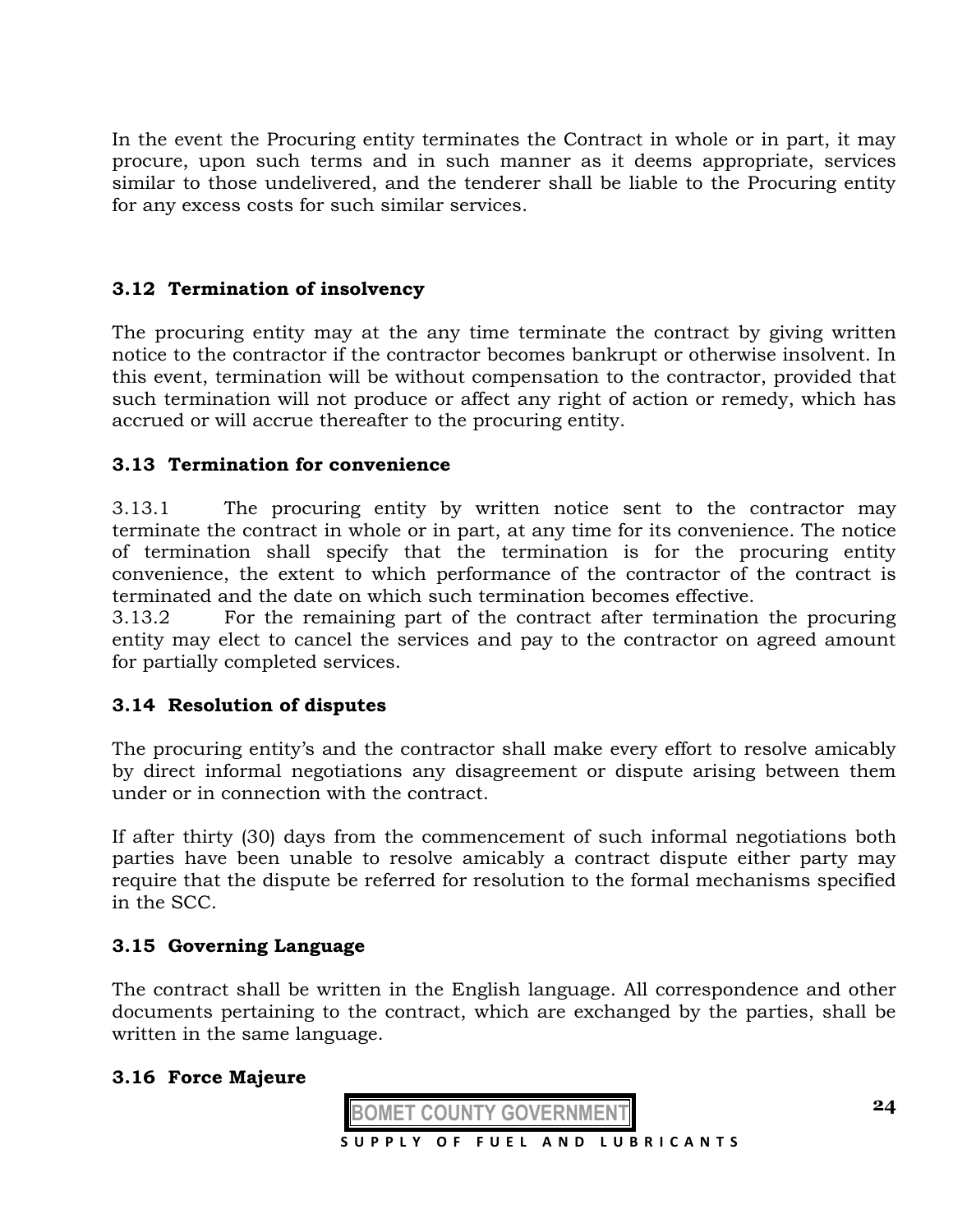The contractor shall not be liable *for* forfeiture of its performance security, or termination for default if and to the extent that its delay in performance or other failure to perform its obligations under the Contract is the result of an event of Force Majeure.

#### **3.17 Applicable Law.**

The contract shall be interpreted in accordance with the laws of Kenya unless otherwise specified in the SCC

#### **3.18 Notices**

Any notices given by one party to the other pursuant to this contract shall be sent to the other party by post or by fax or E-mail and confirmed in writing to the other party's address specified in the SCC

A notice shall be effective when delivered or on the notices effective date, whichever is later.

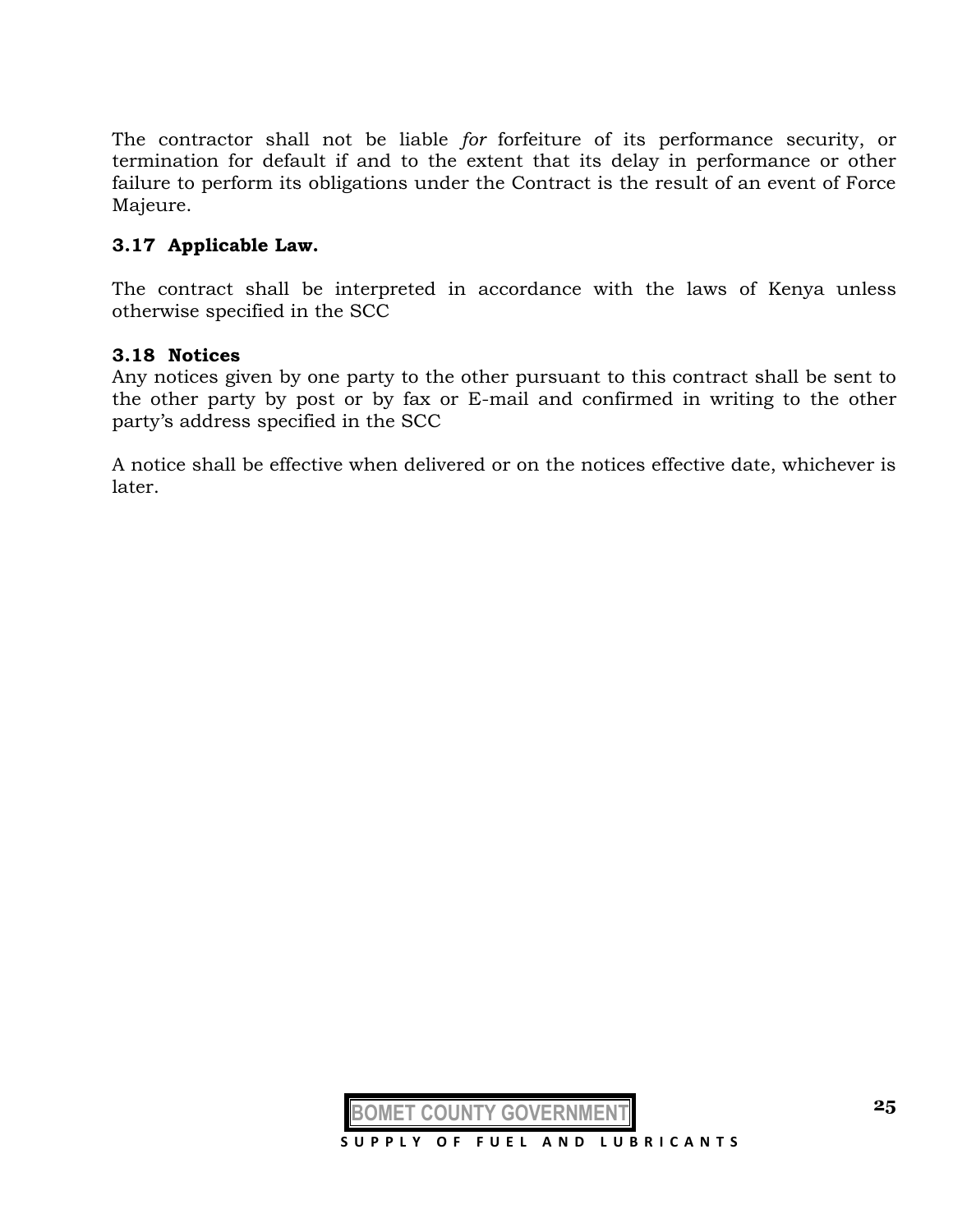#### **SECTION IV SPECIAL CONDITIONS OF CONTRACT**

4.1 Special conditions of contract shall supplement the general conditions of contract, wherever there is a conflict between the GCC and the SCC, the provisions of the SCC herein shall prevail over those in the GCC.

4.2 Special conditions of contract with reference to the general conditions of contract.

| conditions<br>General<br>of<br>contract reference | Special conditions of contract                            |
|---------------------------------------------------|-----------------------------------------------------------|
| 3.6                                               | None                                                      |
| 3.8                                               | Specify method and conditions<br>of performance           |
| 3.9                                               | Within variation range                                    |
| 23.14                                             | Amicably or Arbitration                                   |
| 3.17                                              | Laws of Kenya                                             |
| 3.18                                              | County Government of Bomet.<br>P.o Box 19-20400<br>Bomet. |
| Other's as necessary                              | Complete as necessary                                     |

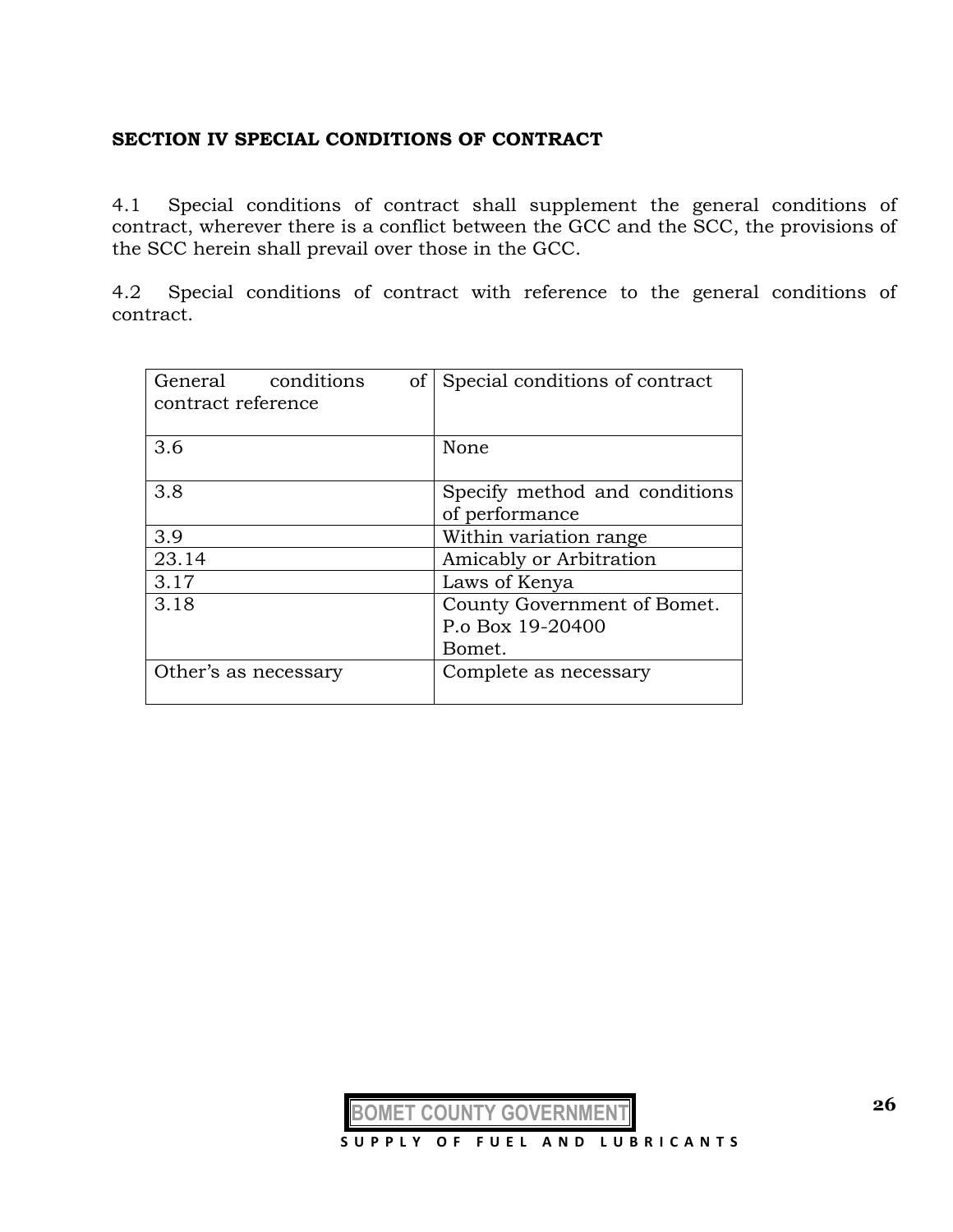## **SECTION V – SCHEDULE OF REQUIREMENTS**

This part will include any deliverables under the service contract:

#### **Mandatory Requirements**

Interested bidders should note that only those meeting the criteria indicated below as a minimum supported by the relevant documents at submission will be considered for further evaluation:

- i. Provide **certified copies** of their Certificate of Registration or Incorporation
- ii. Meet Statutory requirements including Tax Compliance, VAT Registration, PIN Certificate
- iii. Submit a completed company's profile using the Confidential Business Questionnaire provided in the tender document.
- iv. **Certified copies** of their audited financial accounts for the **immediate** past three (3) years.

#### **Evaluation criteria**

The received tenders will be evaluated in three stages as detailed below:

Stage 1: Compliance with Mandatory Requirements Stage 2: Compliance with Technical Requirements on Capacity to Deliver the project Stage 3: Financial Evaluation

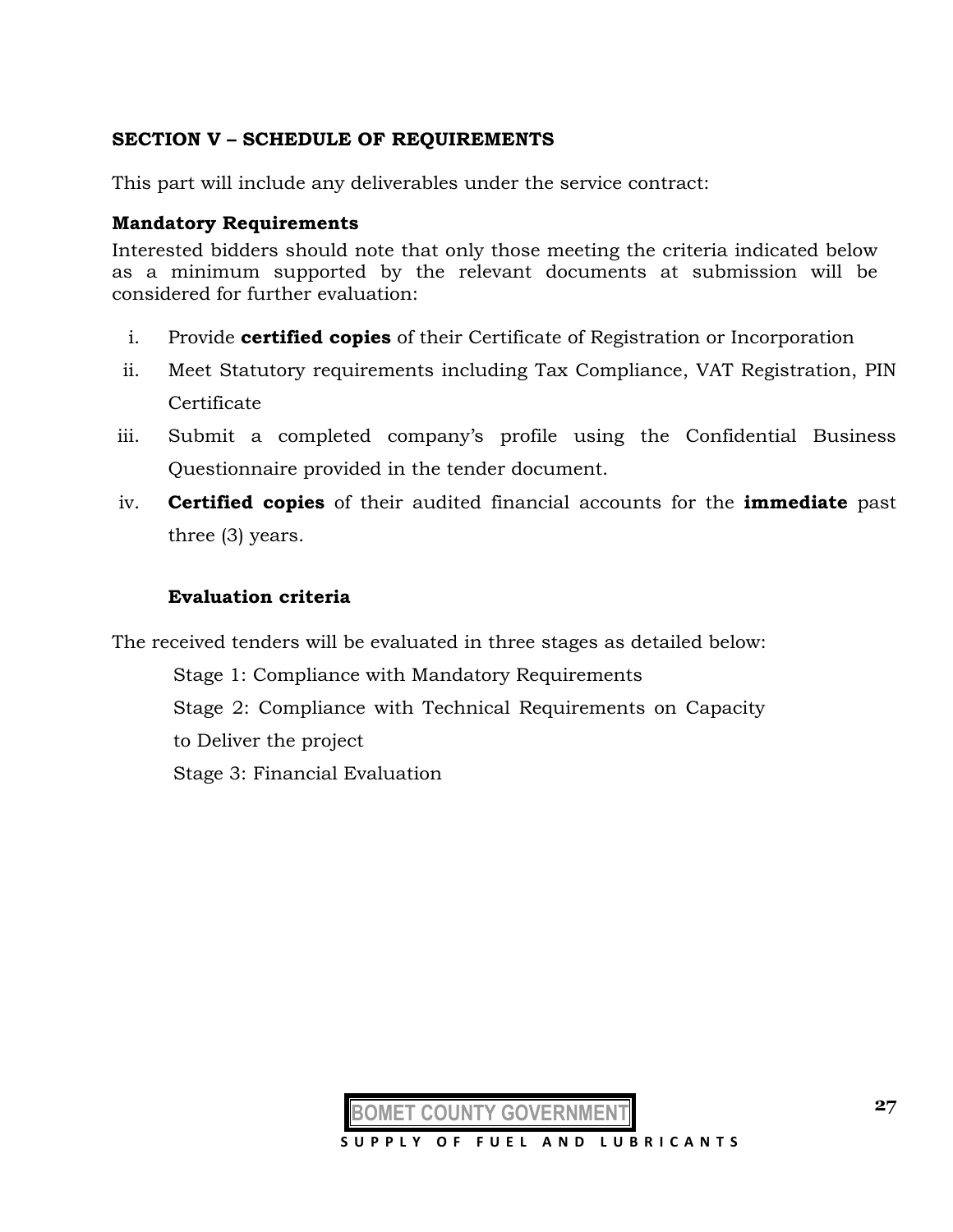#### **Summary**

| <b>Type</b>               | <b>Scope</b>              | <b>Scores</b><br>(%)<br>Weight | <b>Overall Compliance</b>                                                                             |
|---------------------------|---------------------------|--------------------------------|-------------------------------------------------------------------------------------------------------|
| Preliminary<br>evaluation | Compliance<br>evaluation: | Pass<br>Fail                   | or   Bidders who do not comply with<br>the mandatory requirements will<br>be eliminated at this stage |
| Technical<br>evaluation   | Technical                 | 70%                            | Bidders will move to financial<br>stage after attaining a score of<br>50% (35/70)                     |
| Financial<br>evaluation   | Financials                | 30%                            |                                                                                                       |
| Total                     |                           | 100%                           |                                                                                                       |

## **STAGE 1: MANDATORY REQUIREMENTS (MR)**

The following mandatory requirements must be met notwithstanding other requirements in the document

Evaluation criteria

| <b>No</b>       | Requirements                                                                                                                                                                                            | Tenderer's<br><b>Response</b> |
|-----------------|---------------------------------------------------------------------------------------------------------------------------------------------------------------------------------------------------------|-------------------------------|
|                 | MR 1 Provide certified copies of their Certificate of Registration<br>or Incorporation                                                                                                                  |                               |
| MR <sub>2</sub> | Provide copy of the company's current Certificate of Tax<br>Compliance issued by Kenya Revenue Authority (KRA)<br>Valid at least up to the date of tender opening, VAT<br>Registration, PIN Certificate |                               |
| MR <sub>3</sub> | Submit a completed company's profile using<br>the<br>Confidential Business Questionnaire provided in this<br>tender document.                                                                           |                               |
| MR4             | Provide copies of audited accounts for the company for<br>the immediate past three (3) years.                                                                                                           |                               |

Bidders complying with ALL the above requirements will proceed to the second stage of technical evaluation.

**BOMET COUNTY GOVERNMENT**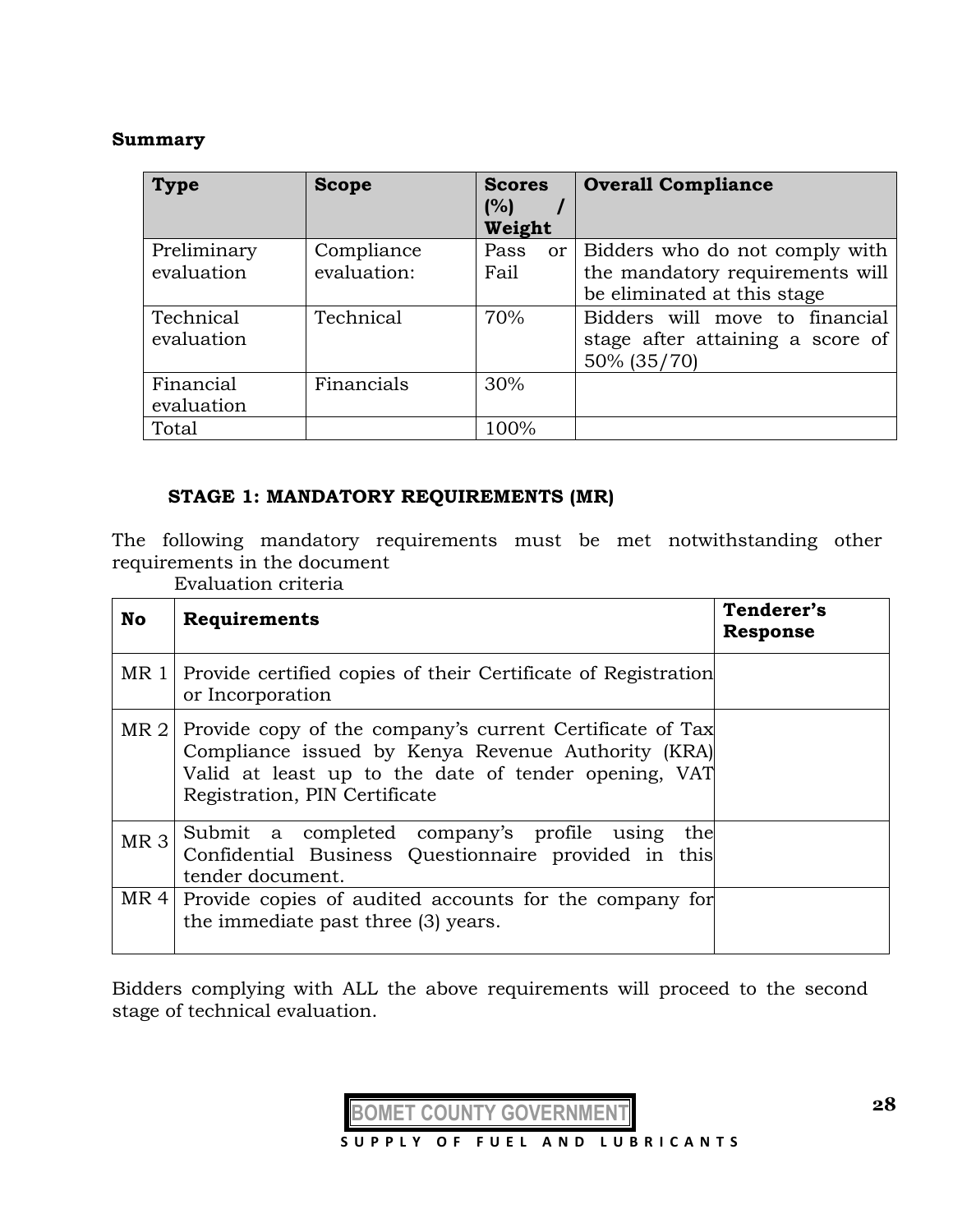# **STAGE 2: TECHNICAL EVALUATION ON CAPACITY TO DELIVER**

Tenderers meeting all the mandatory requirements in stage one will have their bids subjected to the Technical Evaluation on capacity to deliver the services based on technical parameters given in the table below:

## **EVALUATION MATRIX Technical Evaluation**

All the bids admitted at the mandatory evaluation stage shall be subjected to a technical evaluation based on the requirements listed below. The technical evaluation is out of 100% with a pass mark of 70%.

|                | <b>Evaluation requirement</b>                                                                                                               | <b>Evaluation</b>                                                                             | Weighted        | <b>Maximum</b> |  |
|----------------|---------------------------------------------------------------------------------------------------------------------------------------------|-----------------------------------------------------------------------------------------------|-----------------|----------------|--|
|                |                                                                                                                                             | parameters                                                                                    | $\frac{0}{0}$   | score          |  |
| 1              | <b>Mandatory requirements</b>                                                                                                               | <b>Full submission</b>                                                                        |                 |                |  |
|                | Framework contract submission form                                                                                                          | Mandatory                                                                                     |                 |                |  |
|                | Duly completed business questionnaire                                                                                                       | Mandatory                                                                                     |                 |                |  |
|                | Tax compliance certificate                                                                                                                  | Mandatory                                                                                     |                 |                |  |
|                | Sworn statements                                                                                                                            | Mandatory                                                                                     |                 |                |  |
|                | Certificate of registration/incorporation                                                                                                   | Mandatory                                                                                     |                 |                |  |
| $\overline{2}$ | Last Two years Audited accounts or six (6)<br>months current bank statements                                                                | Mandatory                                                                                     |                 | 20             |  |
| 3              | Business volume and financial soundness (Per<br>year)                                                                                       | Over kshs 2M Over<br>kshs 1M Below kshs<br>1M but above kshs<br>500,000 Below kshs<br>500,000 | 20 15 10 5      | 20             |  |
| $\overline{4}$ | Period you have been in Business (attach copy<br>of certificate of business<br>registration/incorporation)                                  | At least 2 years in<br>business                                                               | 10              | 10             |  |
| 5              | Evidence of Physical Address & Premises.<br>Attach Utility Bills e.g. water bills, electricity<br>bills etc or tenancy agreements           | Mandatory                                                                                     |                 | 10             |  |
| 6(a)           | Supplier relevance and experience                                                                                                           | 4 LPOs 3LPOs                                                                                  | 20 15           | 20             |  |
|                | Demonstration of dealing in the category of<br>goods and service tendered for by submitting<br>copies of Local Purchase Order/Service Order | 2LPO <sub>s</sub> 1LPO                                                                        | 10 <sub>5</sub> |                |  |

**BOMET COUNTY GOVERNMENT**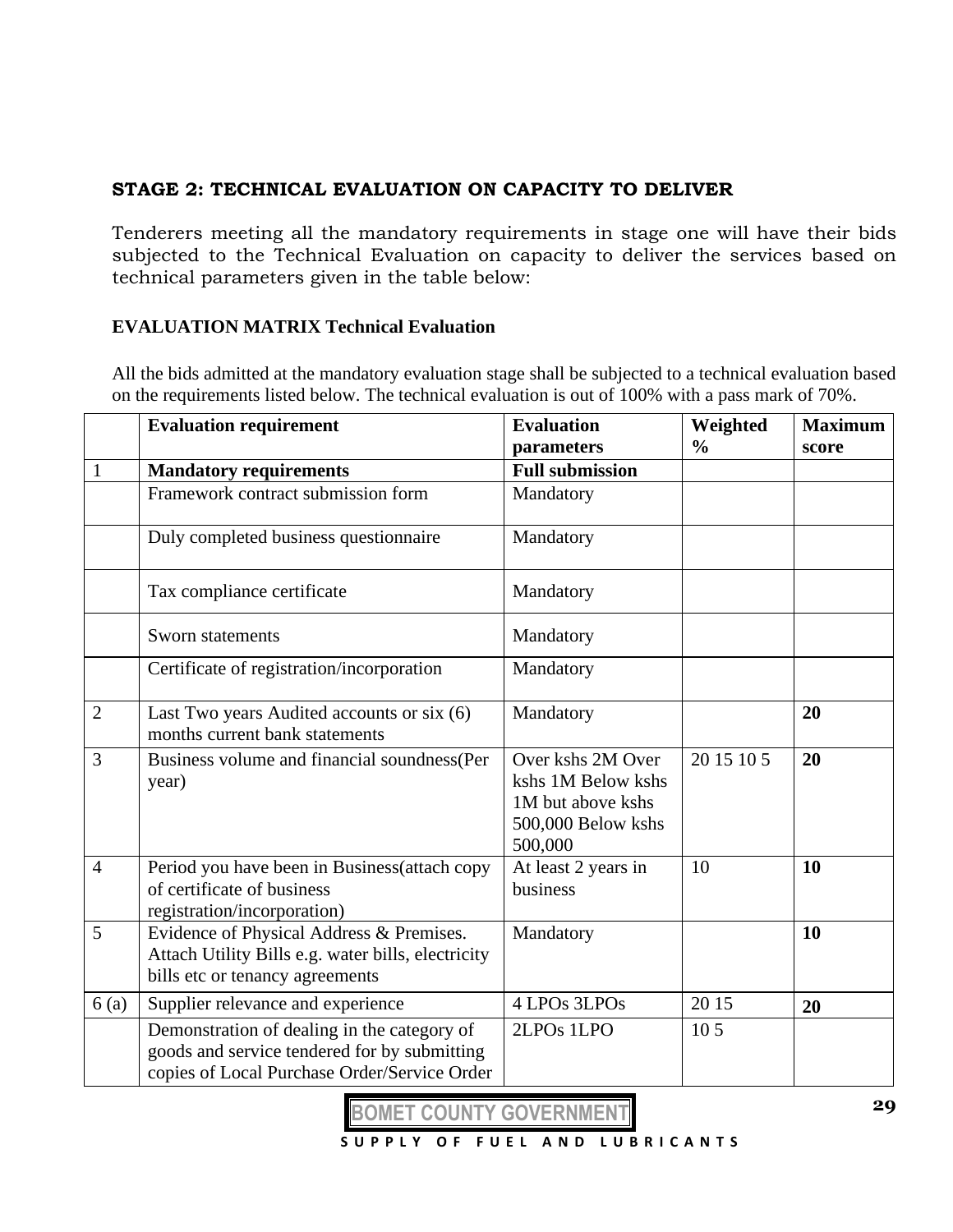|      | or contract                                                                                                                                            |                                                  |          |    |
|------|--------------------------------------------------------------------------------------------------------------------------------------------------------|--------------------------------------------------|----------|----|
| (b)  | Relevant qualification and experience of<br>supervisory key personnel (Consultancy<br>Services Only)                                                   | Over 4 staff 3 staff 2<br>staff                  | 20 15 10 | 20 |
|      | Five (5) corporate Clients reference letters in<br>their letterheads                                                                                   | Full submission                                  |          | 20 |
| 8(a) | Declaration that you are not insolvent, in<br>receivership, bankrupt or in the process of<br>being wound up and is not subject to legal<br>proceedings | Full submission in<br>your company<br>letterhead | 5        | 5  |
| (b)  | Declaration of conflict of interest.                                                                                                                   | Full submission in<br>your company<br>letterhead | 5        | 5  |

The bidder achieving the highest combined technical score will be awarded the contract for the **Supply of fuel and lubricants.**

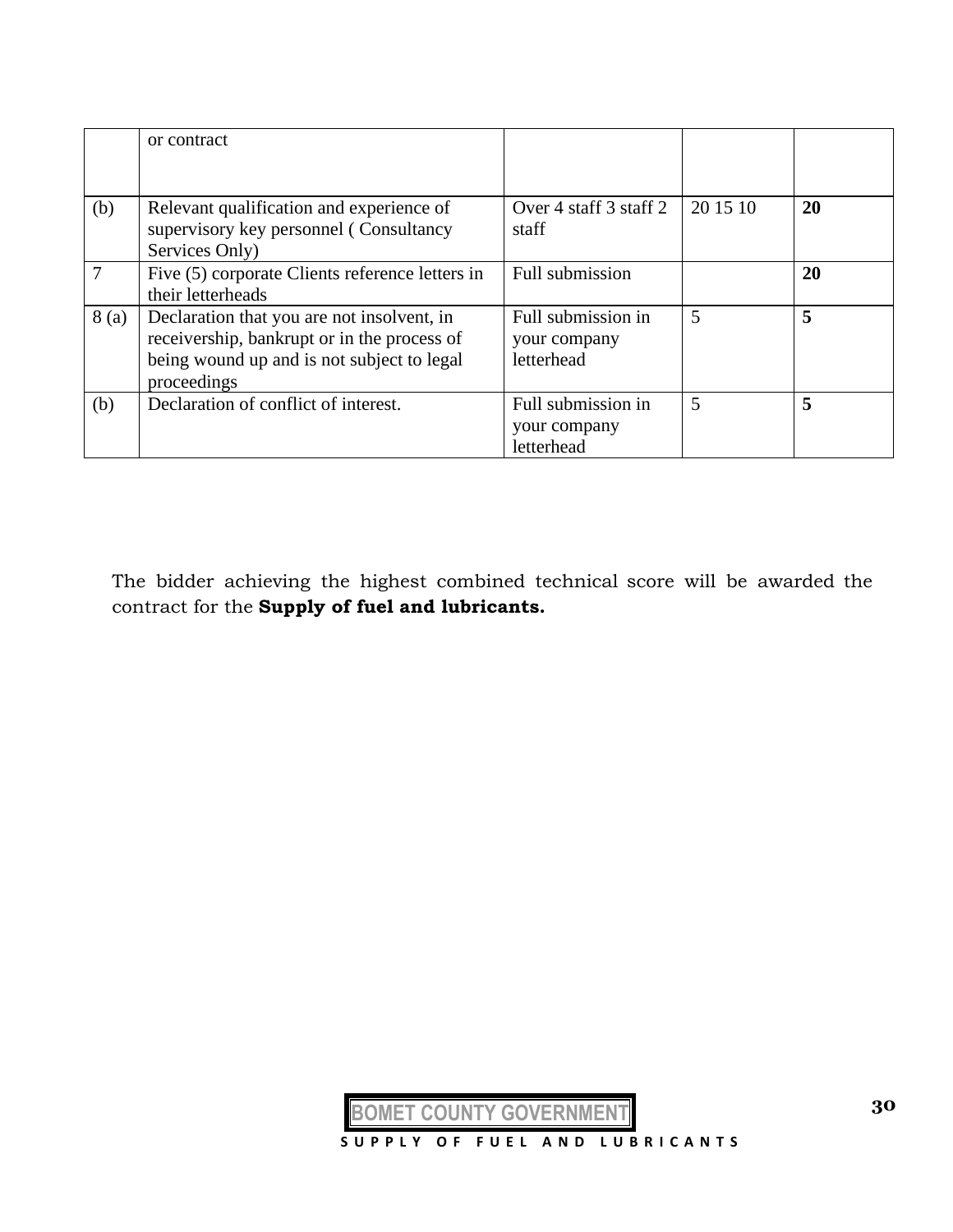#### **PRICING SCHEDULE**

| S/No           | Description    | <b>QTY</b>     | <b>Current Unit</b><br><b>Price</b> | <b>Total Cost</b> |
|----------------|----------------|----------------|-------------------------------------|-------------------|
| $\mathbf{1}$   | Diesel         | 1 <sup>1</sup> |                                     |                   |
| $\overline{2}$ | Super petrol   | 1 <sup>1</sup> |                                     |                   |
| 3              | Reqular petrol | 1 <sup>1</sup> |                                     |                   |
| $\overline{4}$ | Lubricants     | 1 <sup>1</sup> |                                     |                   |

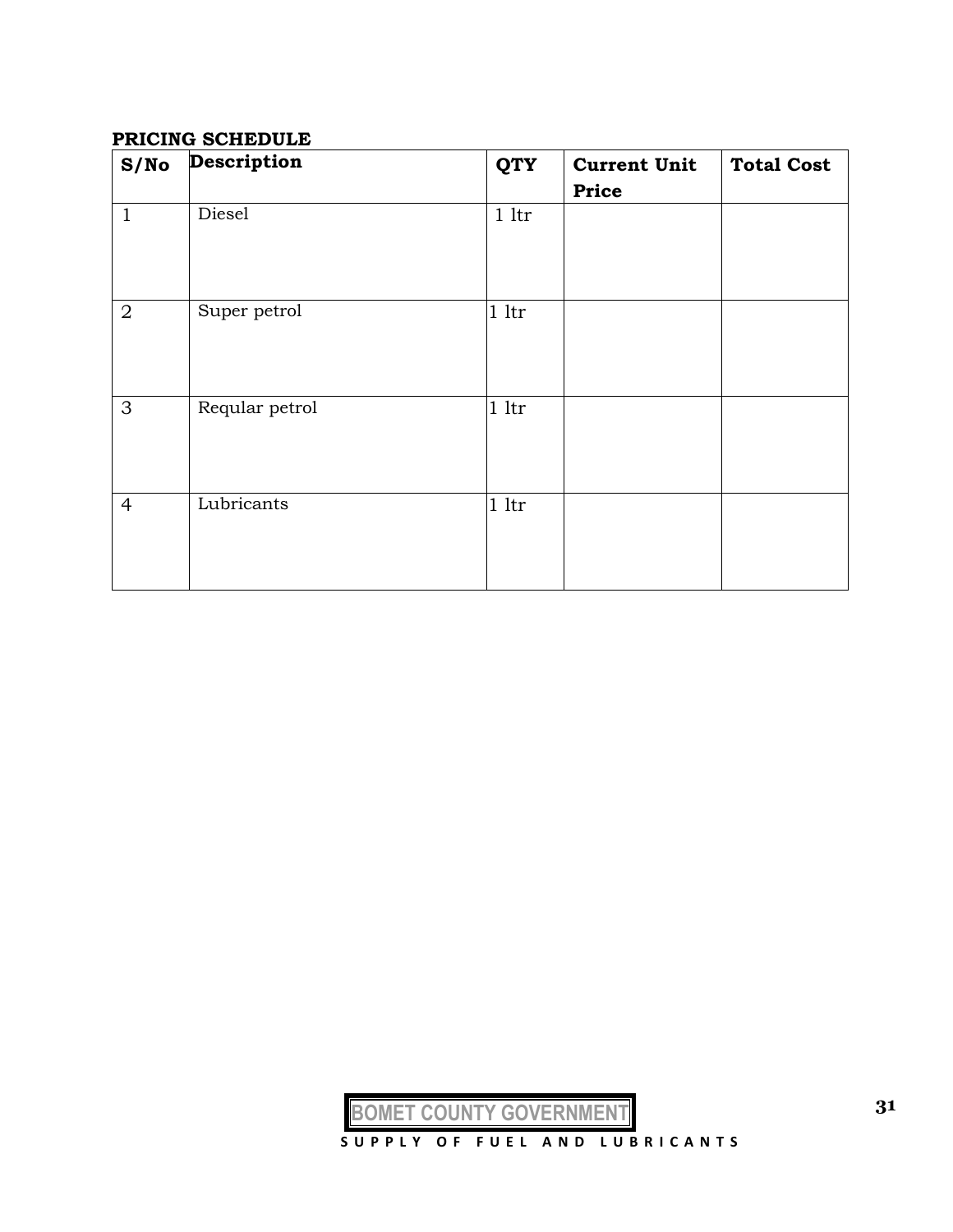# **SECTION VI - STANDARD FORMS**

- 1. Form of tender
- 2. Price schedules
- 3. Contract form
- 4. Confidential Questionnaire form
- 5. Tender security form
- 6. Performance security form
- 7. Bank guarantee for advance payment
- 8. Declaration form

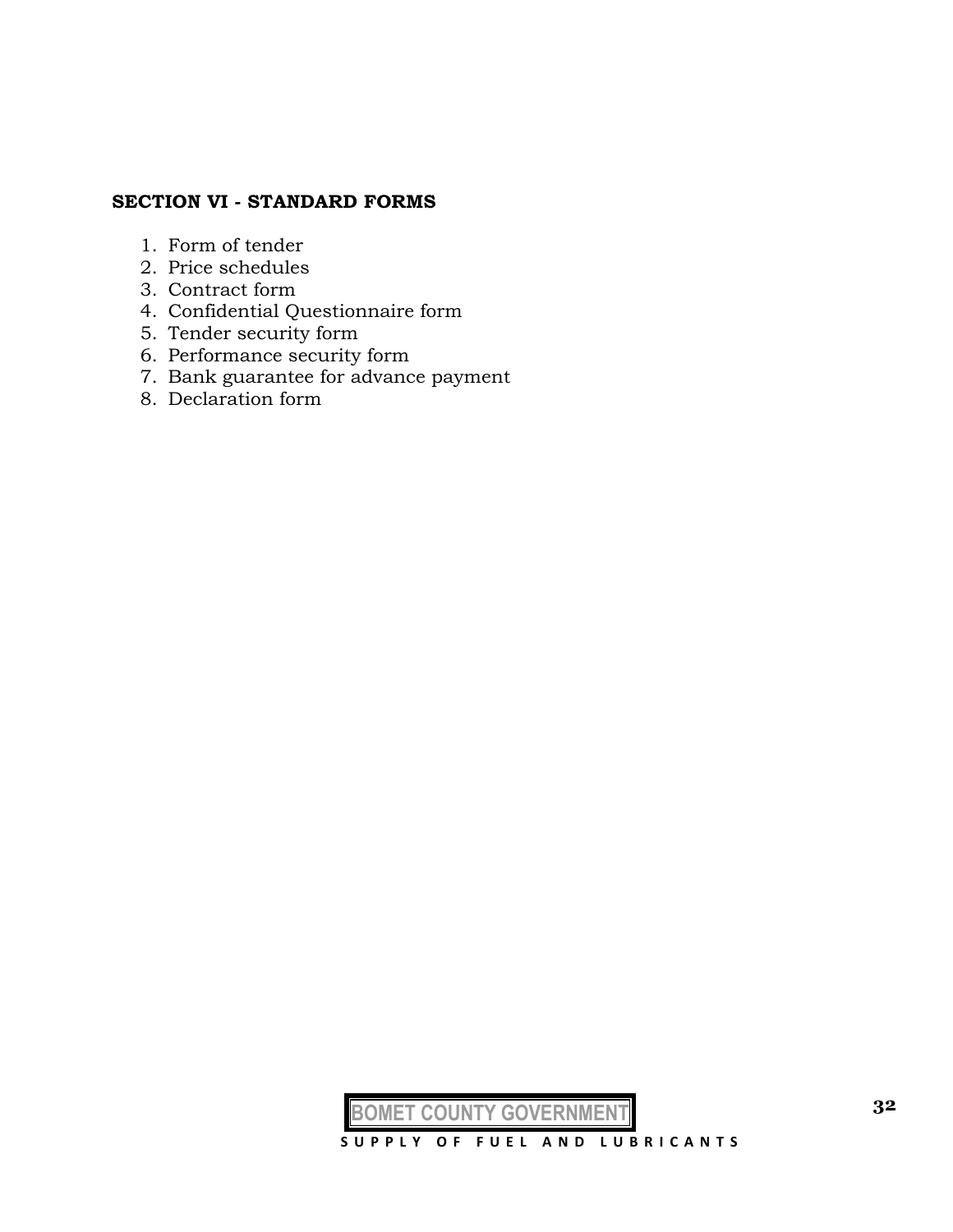#### **FORM OF TENDER**

Date  $\qquad \qquad \qquad \qquad$ Tender No.\_\_\_\_\_\_\_\_\_\_\_\_\_\_\_\_\_\_\_\_\_\_\_

To……………………..

……………………………………

[Name and address of procuring entity]

Gentlemen and/or Ladies:

- 1. Having examined the tender documents including Addenda Nos.. *compared insert insert numbers, numbers,* the of which is hereby duly acknowledged, wed, the undersigned, offer to provide. *[description of services]*  in conformity with the said tender documents for the sum of . *[total tender amount in words and figures]*  or such other sums as may be ascertained in accordance with the Schedule of Prices attached herewith and made part of this Tender.
- 2. We undertake, if our Tender is accepted, to provide the services in accordance with the services schedule specified in the Schedule of Requirements.
- 3. If our Tender is accepted, we will obtain the tender guarantee in a sum equivalent to **percent of the Contract Price for the due performance of the** Contract, in the form prescribed by (Procuring entity).
- 4. We agree to abide by this Tender for a period of *[number]* days from the date fixed for tender opening of the Instructions to tenderers, and it shall remain binding upon us and may be accepted at any time before the expiration of that period.
- 5. Until a formal Contract is prepared and executed, this Tender, together with your written acceptance thereof and your notification of award, shall constitute a binding Contract between us.

Dated this \_\_\_\_\_\_\_\_\_\_\_\_\_\_ day of\_\_\_\_\_\_\_\_\_\_\_\_\_ 20 *[signature] [In the capacity of]* Duly authorized to sign tender for and on behalf of\_\_\_\_\_\_

 **S U P P L Y O F F U E L A N D L U B R I C A N T S**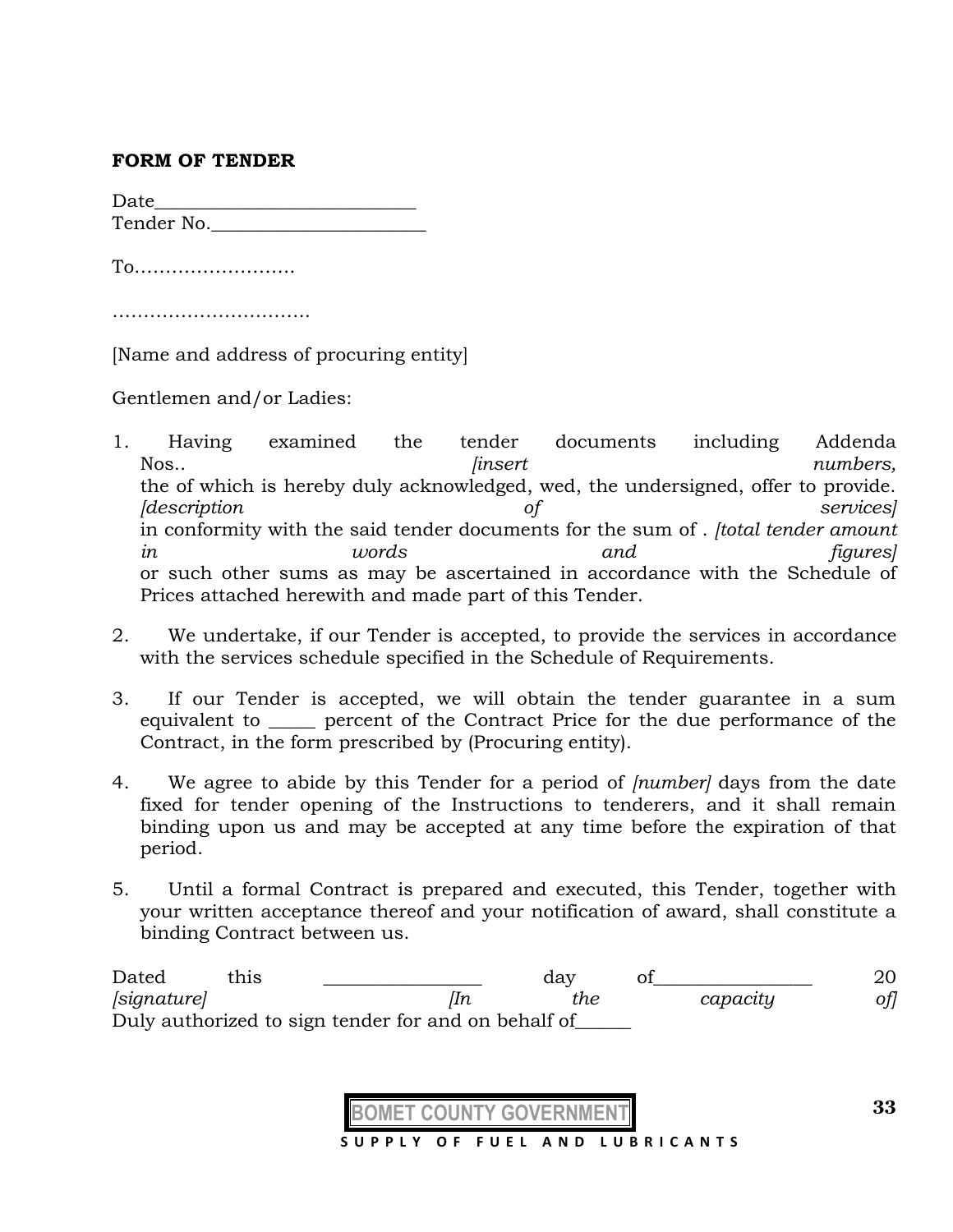#### **CONTRACT FORM**

THIS AGREEMENT made the \_\_\_day of \_\_\_\_\_20\_\_\_\_between…………[name of procurement entity] of ……………….[country of Procurement entity](hereinafter called "the Procuring entity") of the one part and ……………………[name of tenderer] of ……….[city and country of tenderer](hereinafter called "the tenderer") of the other part.

WHEREAS the procuring entity invited tenders for certain materials and spares. Viz……………………..[brief description of materials and spares] and has accepted a tender by the tenderer for the supply of those materials and spares in the spares in the sum of ………………………………………[contract price in words and figures]

NOW THIS AGREEMENT WITNESSETH AS FOLLOWS:

- 1. In this Agreement words and expressions shall have the same meanings as are respectively assigned to them in the Conditions of Contract referred to.
- 2. The following documents shall be deemed to form and be read and construed as part

of this Agreement, viz.:

|                                                   |  |                  |         |  |  |            | (a) the Tender Form and the Price Schedule submitted by the tenderer; |    |           |                 |
|---------------------------------------------------|--|------------------|---------|--|--|------------|-----------------------------------------------------------------------|----|-----------|-----------------|
|                                                   |  | (b)theScheduleof |         |  |  |            |                                                                       |    |           | Requirements;   |
| $(c)$ the                                         |  |                  |         |  |  | Technical  |                                                                       |    |           | Specifications; |
| $(d)$ the                                         |  |                  | General |  |  |            | Conditions                                                            | of |           | Contract;       |
| (e)                                               |  | the              | Special |  |  | Conditions |                                                                       | of | Contract; | and             |
| (f) the Procuring entity's Notification of Award. |  |                  |         |  |  |            |                                                                       |    |           |                 |

- 3. In consideration of the payments to be made by the Procuring entity to the tenderer as hereinafter mentioned, the tenderer hereby covenants with the Procuring entity to provide the materials and spares and to remedy defects therein in conformity in all respects with the provisions of the Contract
- 4. The Procuring entity hereby covenants to pay the tenderer in consideration of the provision of the materials and spares and the remedying of defects therein, the Contract Price or such other sum as may become payable under the provisions of the contract at the times and in the manner prescribed by the contract.

IN WITNESS whereof the parties hereto have caused this Agreement to be executed in accordance with their respective laws the day and year first above written.

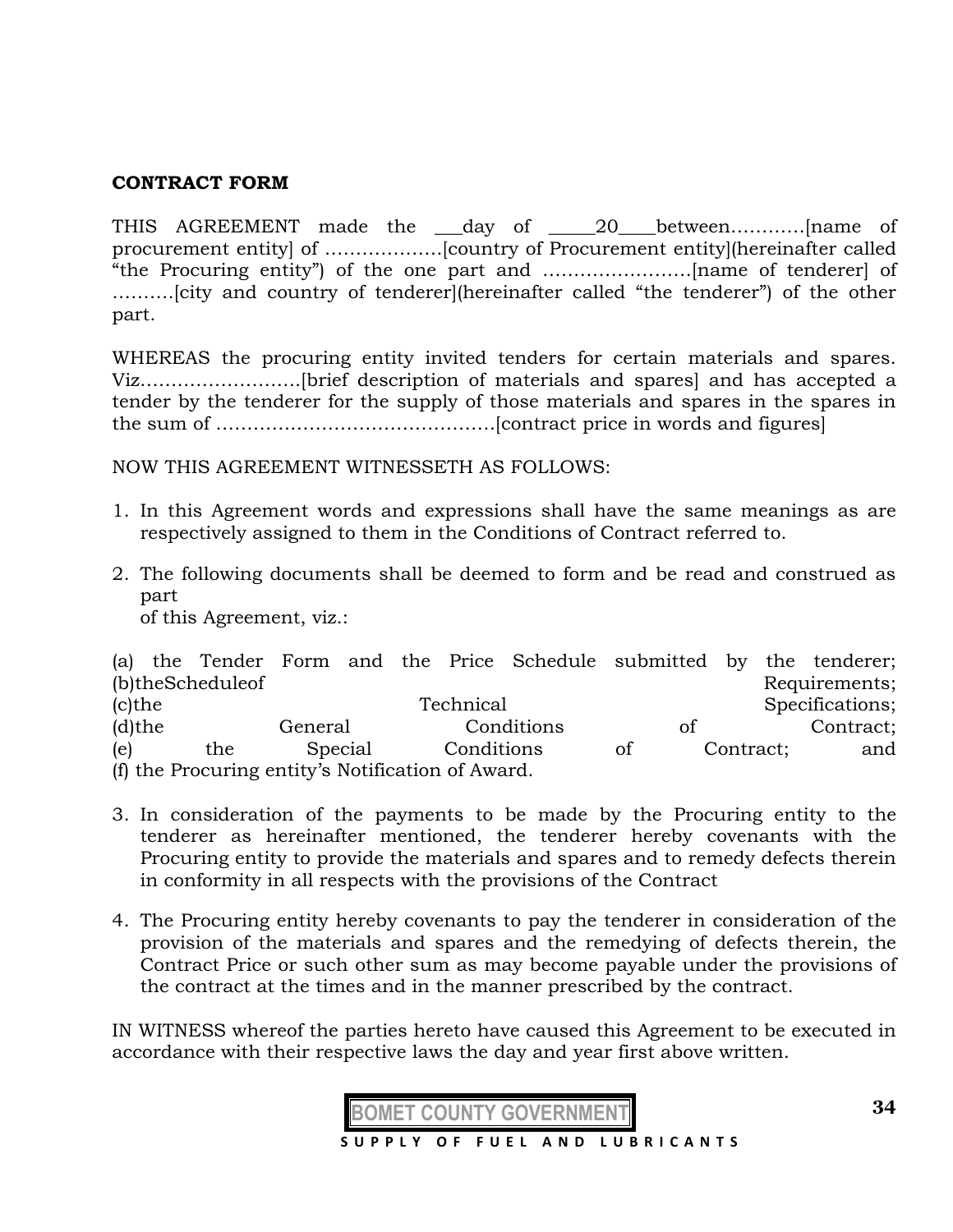Signed, sealed, delivered by\_\_\_\_\_\_\_\_\_\_\_the \_\_\_\_\_\_\_\_\_(for the Procuring entity) Signed, sealed, delivered by \_\_\_\_\_\_\_\_\_the \_\_\_\_\_\_\_\_(for the tenderer)

in the presence of\_\_\_\_\_\_\_\_\_\_\_\_\_.

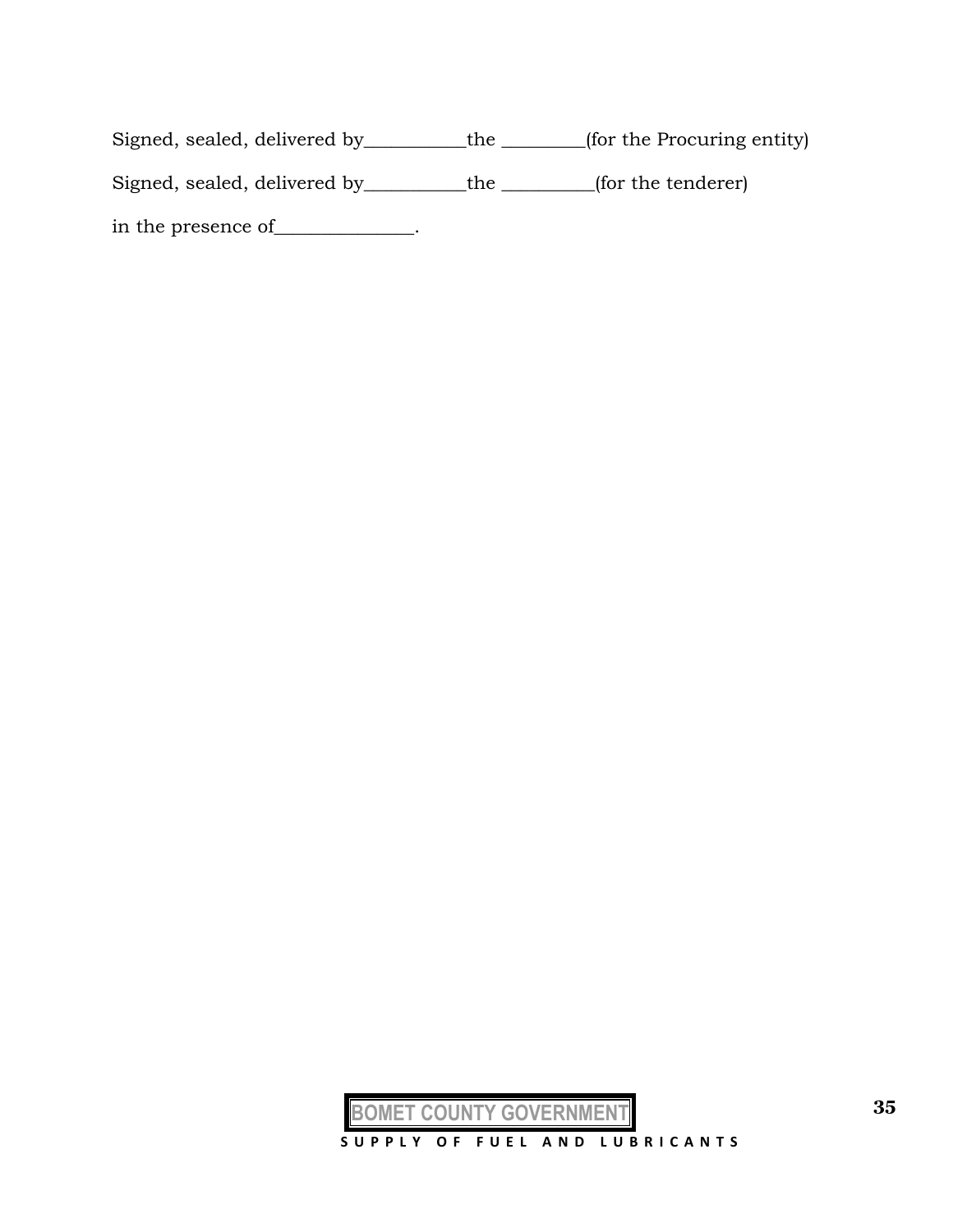# **CONFIDENTIAL BUSINESS QUESTIONNAIRE**

You are requested to give the particulars indicated in Part 1 and either Part 2 (a), 2(b) or 2(c) whichever applied to your type of business.

You are advised that it is a serious offence to give false information on this form.

| Part 1 General                                                         |
|------------------------------------------------------------------------|
| Postal address Tel No.  Fax Email                                      |
| Maximum value of business which you can handle at any one time - Kshs. |

| Part 2 (a) – Sole Proprietor                    |             |                     |
|-------------------------------------------------|-------------|---------------------|
|                                                 |             |                     |
|                                                 |             |                     |
| Citizenship details                             |             |                     |
|                                                 |             |                     |
| Part $2(b)$ – Partnership                       |             |                     |
| Given details of partners as follows            |             |                     |
| Name                                            | Nationality | Citizenship details |
| <b>Shares</b>                                   |             |                     |
|                                                 |             |                     |
|                                                 |             |                     |
|                                                 |             |                     |
|                                                 |             |                     |
| Part 2 (c) – Registered Company                 |             |                     |
| Private or Public                               |             |                     |
| State the nominal and issued capital of company |             |                     |
| Nominal Kshs.                                   |             |                     |
| Issued Kshs.                                    |             |                     |
| Given details of all directors as follows       |             |                     |
| Name                                            | Nationality | Citizenship details |
| <b>Shares</b>                                   |             |                     |
|                                                 |             |                     |
|                                                 |             |                     |
| 3.                                              |             |                     |

**BOMET COUNTY GOVERNMENT S U P P L Y O F F U E L A N D L U B R I C A N T S**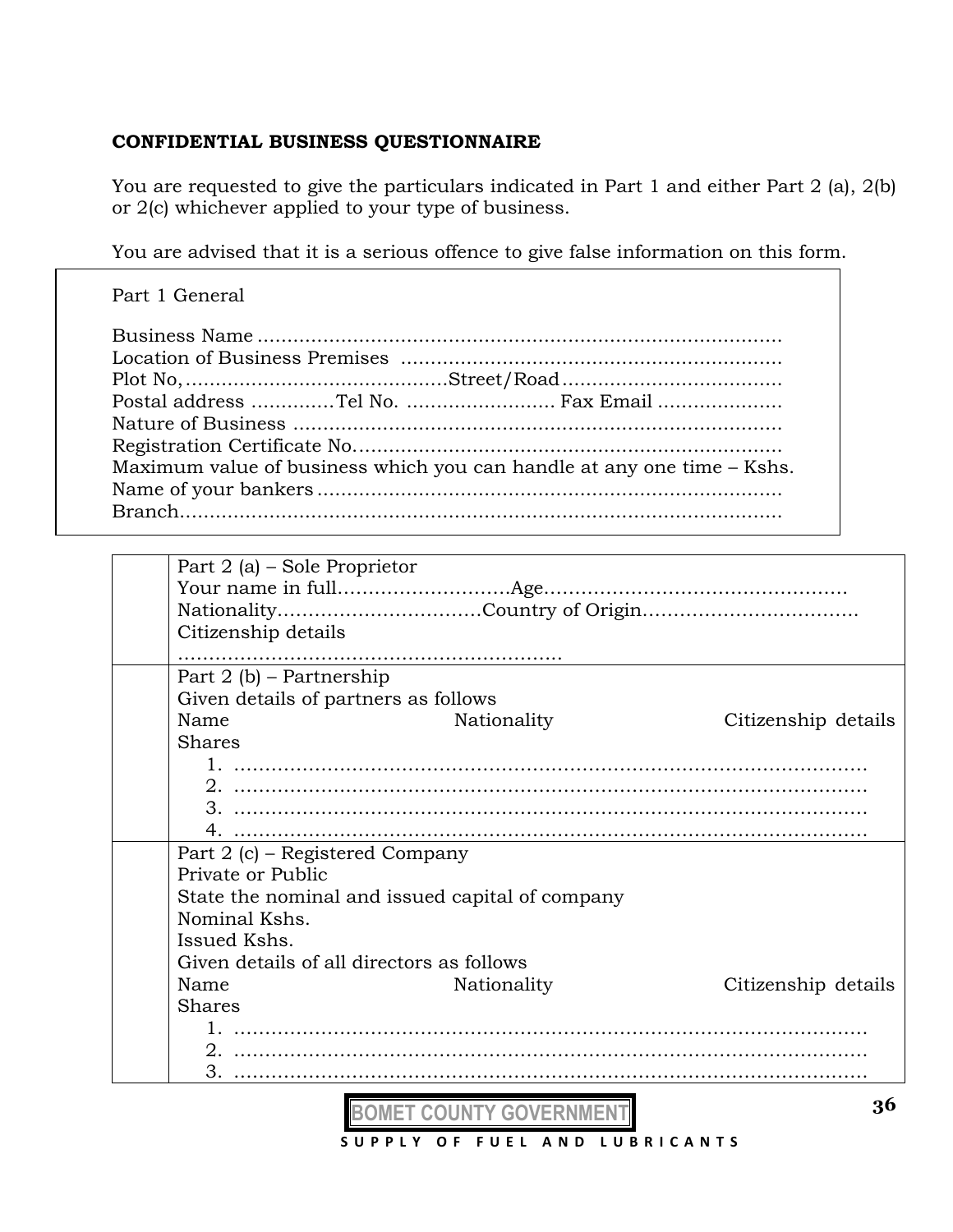| Candidate |  |
|-----------|--|

#### **TENDER SECURITY FORM**

Whereas ………………………………………..[name of the tenderer]

(hereinafter called "the tenderer")has submitted its tender dated………………..[date of submission of tender ] for the provision of ………………………………………………..

[name and/or description of the services]

(hereinafter called "the Tenderer")……………………………………………………..

KNOW ALL PEOPLE by these presents that WE………………………………………

Of……………………………………………having registered office at

[name of procuring entity](hereinafter called "the Bank")are bound unto………………

[name of procuring entity](hereinafter called "the procuring entity") in the sum of …………

for which payment well and truly to be made to the said Procuring entity, the Bank binds itself, its successors, and assigns by these presents. Sealed with the Common Seal of the said Bank this day of 20 cases.

THE CONDITIONS of this obligation are: 1. If the tenderer withdraws its Tender during the period of tender validity specified by the tenderer on the Tender Form; or 2. If the tenderer, having been notified of the acceptance of its Tender by the Procuring entity during the period of tender validity:

(a) fails or refuses to execute the Contract Form, if required; or (b) fails or refuses to furnish the performance security, in accordance with the instructions to tenderers;

we undertake to pay to the Procuring entity up to the above amount upon receipt of its first written demand, without the Procuring entity having to substantiate its demand, provided that in its demand the Procuring entity will note that the arnouut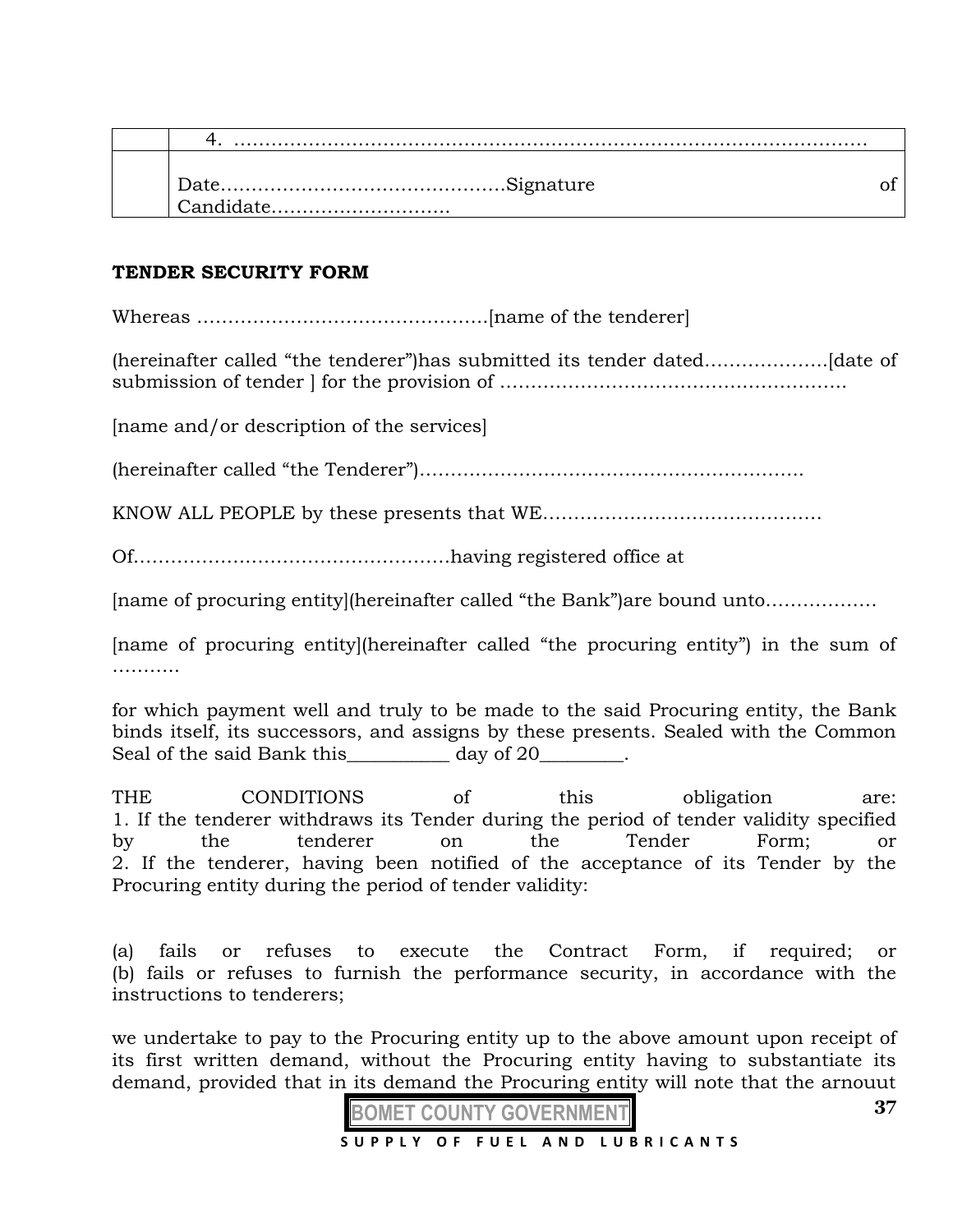claimed by it is due to it, owing to the occurrence of one or both of the two conditions, specifying the occurred condition or conditions. This guarantee will remain in force up to and including thirty (30) days after the period of tender validity, and any demand in respect thereof should reach the Bank not later than the above date.

[signature of the bank]

*(Amend accordingly if provided by Insurance Company)*

\_\_\_\_\_\_\_\_\_\_\_\_\_\_\_\_\_\_\_\_\_\_\_\_\_\_\_\_\_\_\_\_\_\_\_\_\_\_\_\_\_\_\_\_\_\_\_\_\_\_\_\_

# **PERFORMANCE SECURITY FORM**

To: ……………………………………………………………………………………………..

[name of the Procuring entity]

WHEREAS……………………………….[name of tenderer]

(hereinafter called "the tenderer") has undertaken, in pursuance of Contract No.\_\_\_\_\_\_\_\_\_\_\_\_[reference number of the contract] dated \_\_\_\_\_\_\_\_\_\_\_\_\_\_\_\_\_\_\_\_\_\_\_\_\_\_\_\_\_\_\_to

supply……………………………………………………………………………………..

[Description services](Hereinafter called "the contract")

AND WHEREAS it bas been stipulated by you in the said Contract that the tenderer shall furnish you with *a* bank guarantee by a reputable bank for the sum specified therein as security for compliance with the Tenderer's performance obligations in accordance with the Contract.

AND WHEREAS we have agreed to give the tenderer a guarantee:

THEREFORE WE hereby affirm that we are Guarantors and responsible to you, on behalf of the tenderer, up to a total of ……………………………………………………. *[amount of the guarantee in words and figures],*

and we undertake to pay you, upon your first written demand declaring the tenderer to be in default under the Contract and without cavil or argument, any sum or sums within the limits of ……………………….. *[amount of guarantee]* as aforesaid, without your needing to prove or to show grounds or reasons for your demand or the sum specified therein.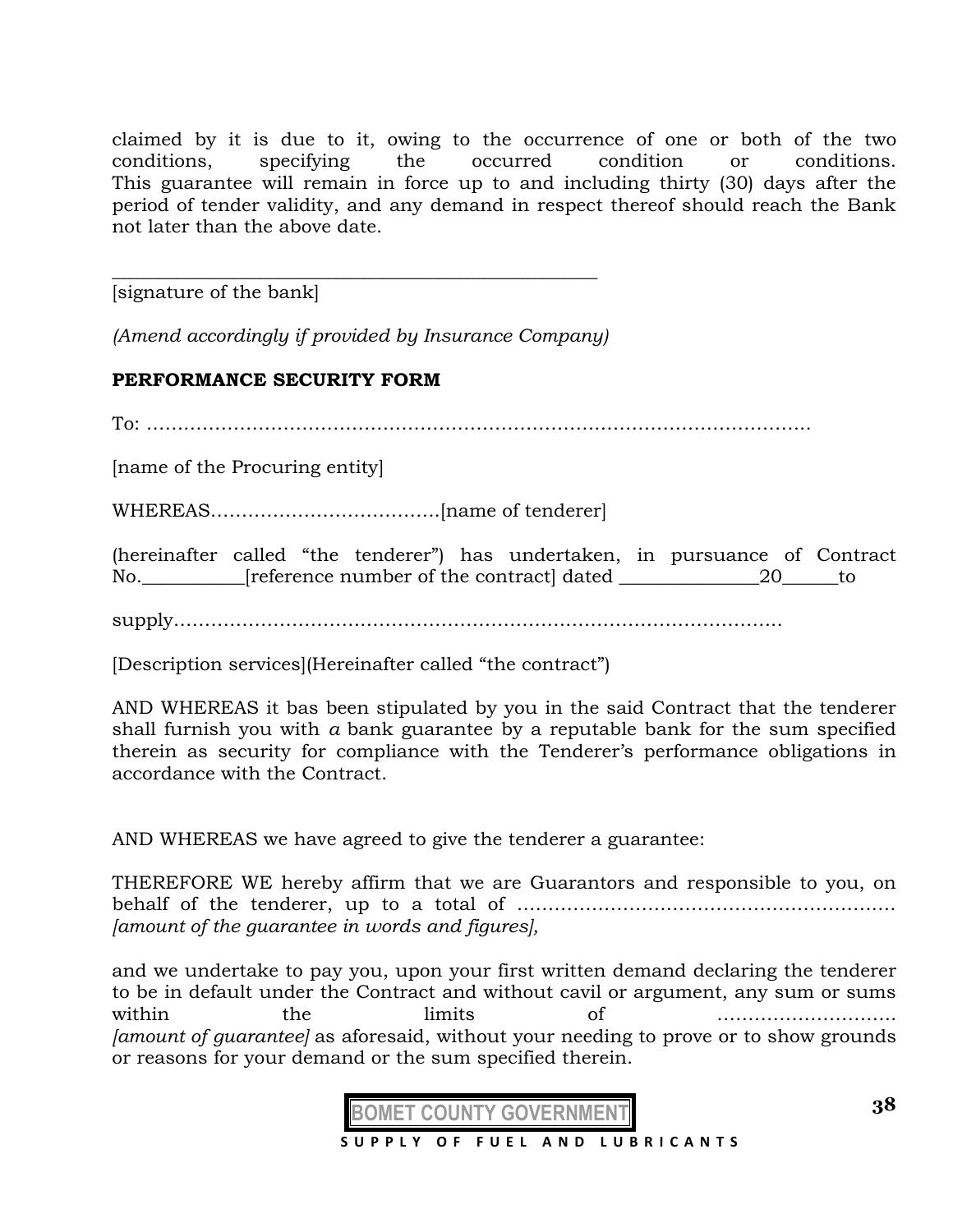This guarantee is valid until the \_\_\_\_\_ day of 20

\_\_\_\_\_\_\_\_\_\_\_\_\_\_\_\_\_\_\_\_\_\_\_\_\_\_\_\_\_\_\_\_\_\_\_\_\_\_\_\_\_\_\_\_\_\_\_\_\_\_\_\_\_\_\_\_\_\_\_\_\_\_\_\_\_\_

*\_\_\_\_\_\_\_\_\_\_\_\_\_\_\_\_\_\_\_\_\_\_\_\_\_\_\_\_\_\_\_\_\_\_\_\_\_\_\_\_\_\_\_\_\_\_\_\_\_\_\_\_\_\_\_\_\_\_\_\_\_\_\_\_\_\_\_\_*

*\_\_\_\_\_\_\_\_\_\_\_\_\_\_\_\_\_\_\_\_\_\_\_\_\_\_\_\_\_\_\_\_\_\_\_\_\_\_\_\_\_\_\_\_\_\_\_\_\_\_\_\_\_\_\_\_\_\_\_\_\_\_\_\_\_\_\_\_\_\_*

#### Signature and seal of the Guarantors

 $\_$  , and the contribution of the contribution of  $\mathcal{L}_\mathcal{A}$  , and the contribution of  $\mathcal{L}_\mathcal{A}$ *[name of bank or financial institution]* 

*[address]* 

*[date]* 

*(Amend accordingly if provided by Insurance Company)***BANK GUARANTEE FOR ADVANCE PAYMENT**

To…………………………

[name of tender]………………………………………

Gentlemen and/or Ladies:

In accordance with the payment provision included in the special conditions of contract, which amends the general conditions of contract to provide for advance payment,

…………………………………………………………………

[name and address of tenderer][hereinafter called "the tenderer"] shall deposit with the Procuring entity a bank guarantee to guarantee its proper and faithful performance under the said clause of the contract in an amount of ………………………………………………………………………………………… *[amount of guarantee in figures and words].*  We,the ………………………………………………………………………………

*[bank or financial institution],* as instructed by the tenderer, agree unconditionally and irrevocably to guarantee as primary obligator and not as surety merely, the payment to the Procuring entity on its first demand without whatsoever right of objection on our part and without its first claim to the tenderer, in the amount not exceeding

*[amount of guarantee in* 

*figures and words].* 

We further agree that no change or addition to or other modification of the terms of the Contract to be performed thereunder or of any of the Contract documents which



**39**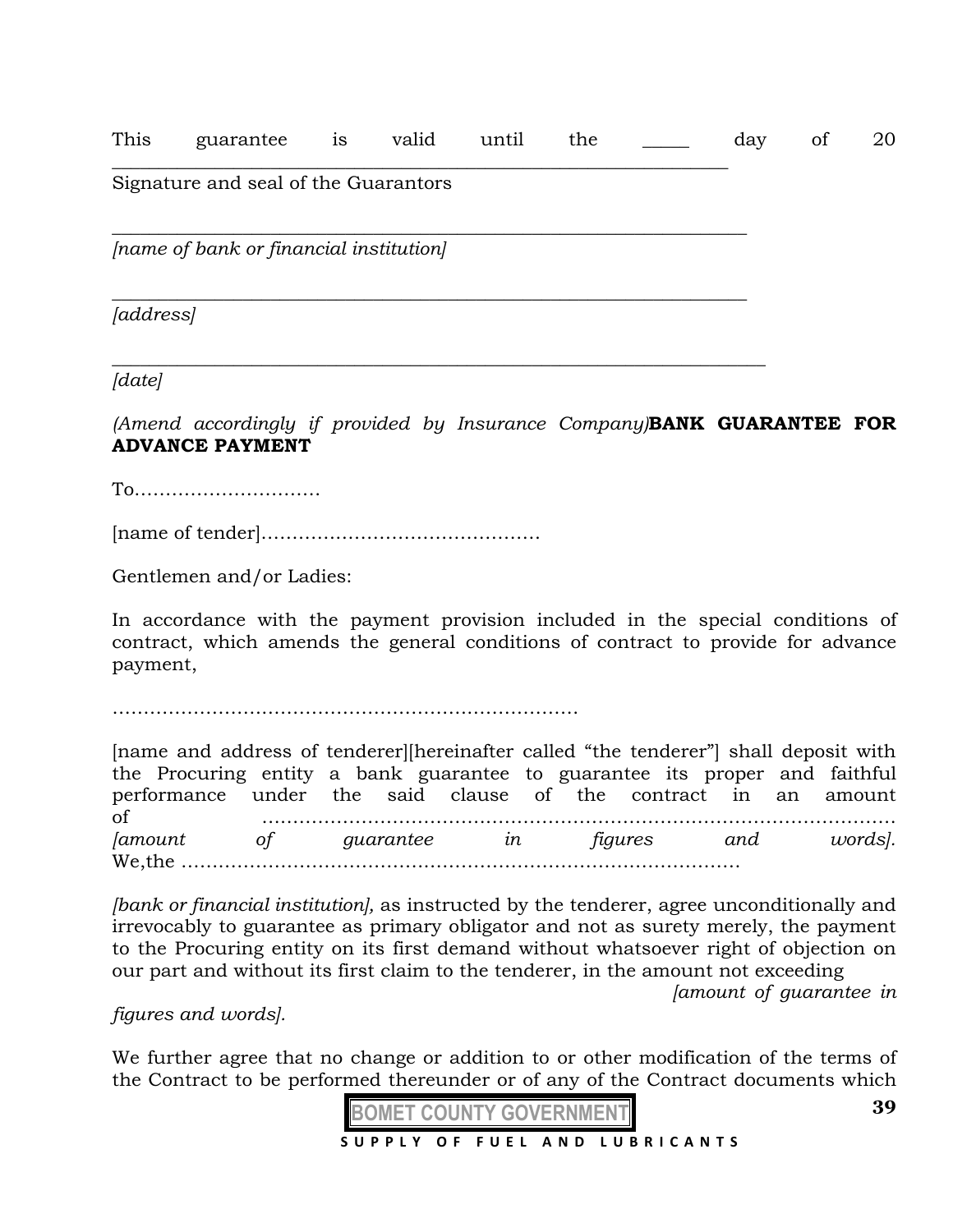may be made between the Procuring entity and the tenderer, shall in any way release us from any liability under this guarantee, and we hereby waive notice of any such change, addition, or modification.

This guarantee shall remain valid and in full effect from the date of the advance payment

received by the tenderer under the Contract until *[date].* 

 $\_$  , and the set of the set of the set of the set of the set of the set of the set of the set of the set of the set of the set of the set of the set of the set of the set of the set of the set of the set of the set of th

*\_\_\_\_\_\_\_\_\_\_\_\_\_\_\_\_\_\_\_\_\_\_\_\_\_\_\_\_\_\_\_\_\_\_\_\_\_\_\_\_\_\_\_\_\_\_\_\_\_\_\_\_\_\_\_\_\_\_\_\_\_*

Yours truly,

| Signature | and | seal | the | Guarantors |
|-----------|-----|------|-----|------------|
|           |     |      |     |            |

*[name of bank or financial institution]* 

*[address]* 

*\_\_\_\_\_\_\_\_\_\_\_\_\_\_\_\_\_\_\_\_\_\_\_\_\_\_\_\_\_\_\_\_\_\_\_\_\_\_\_\_\_\_\_\_\_\_\_\_\_\_\_\_\_\_\_\_\_\_\_\_\_\_\_\_ [date]* 

l

# **LETTER OF NOTIFICATION OF AWARD**

Address of Procuring Entity

To:

RE: Tender No.

Tender Name

This is to notify that the contract/s stated below under the above mentioned tender have been awarded to you.

 $\overline{\phantom{a}}$  , where  $\overline{\phantom{a}}$  , where  $\overline{\phantom{a}}$  , where  $\overline{\phantom{a}}$  $\overline{\phantom{a}}$  , where  $\overline{\phantom{a}}$  , where  $\overline{\phantom{a}}$  , where  $\overline{\phantom{a}}$ 

1. Please acknowledge receipt of this letter of notification signifying your acceptance.

**BOMET COUNTY GOVERNMENT**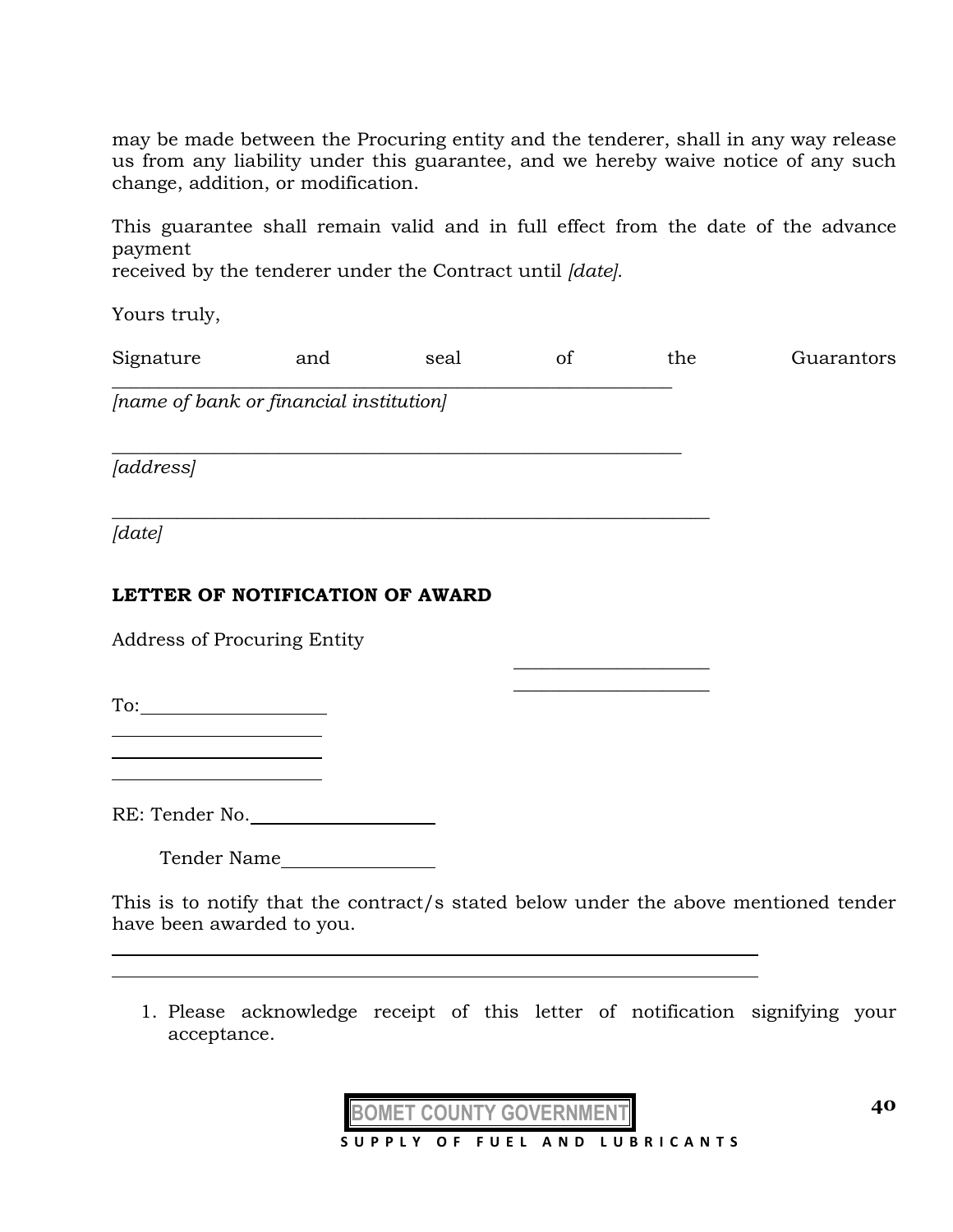- 2. The contract/contracts shall be signed by the parties within 30 days of the date of this letter but not earlier than 14 days from the date of the letter.
- 3. You may contact the officer(s) whose particulars appear below on the subject matter of this letter of notification of award.

*(FULL PARTICULARS)*

SIGNED FOR ACCOUNTING OFFICER

#### **FORM RB 1**

## **REPUBLIC OF KENYA**

# **PUBLIC PROCUREMENT ADMINISTRATIVE REVIEW BOARD**

APPLICATION NO…………….OF……….….20……...

#### **BETWEEN**

…………………………………………….APPLICANT

AND

…………………………………RESPONDENT *(Procuring Entity*)

Request for review of the decision of the…………… (*Name of the Procuring Entity)* of ……………dated the…day of ………….20……….in the matter of Tender No………..…of …………..20…

#### **REQUEST FOR REVIEW**